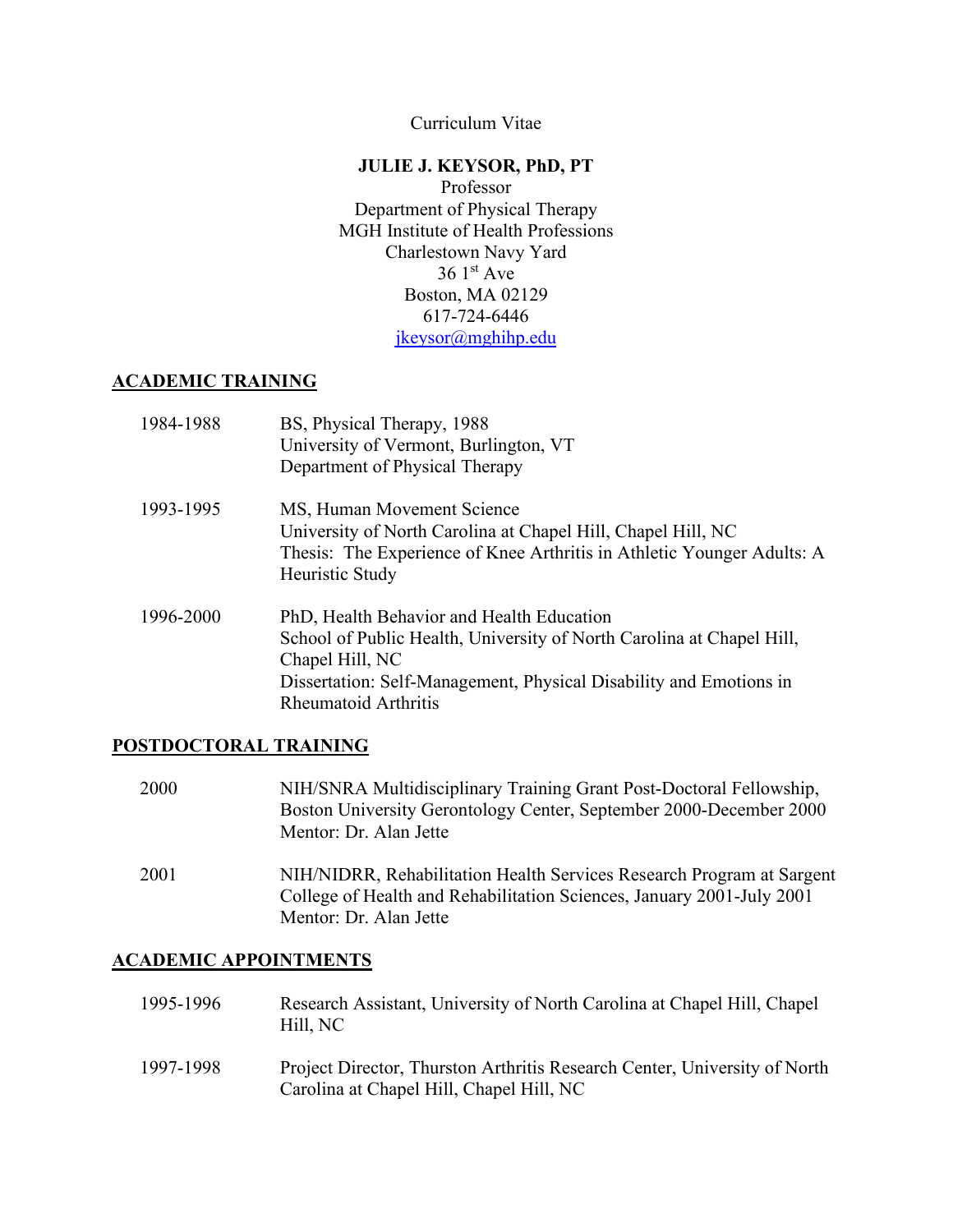| 2001-2007     | Assistant Professor, Department of Physical Therapy and Athletic<br>Training, Sargent College of Health and Rehabilitation Sciences, Boston<br>University                       |
|---------------|---------------------------------------------------------------------------------------------------------------------------------------------------------------------------------|
| 2007-2008     | Interim Chair, Department of Physical Therapy and Athletic Training,<br>Sargent College of Health and Rehabilitation Sciences, Boston University                                |
| 2007-2017     | Associate Professor, Department of Physical Therapy and Athletic<br>Training, Sargent College of Health and Rehabilitation Sciences, Boston<br>University (Tenure, August 2007) |
| 2007-2010     | Program Administrator, Doctor of Physical Therapy Program, College of<br>Health and Rehabilitation Sciences, Boston University                                                  |
| 2011-2017     | Director, Center for Enhancing Activity and Participation among Persons<br>with Arthritis (ENACT). College of Health and Rehabilitation Sciences,<br><b>Boston University</b>   |
| 2013-2017     | Associate Professor, Boston University School of Medicine                                                                                                                       |
| $2018 - 2019$ | Professor and Chair, Department of Physical Therapy, School of Health<br>and Rehabilitation Sciences, MGH Institute of Health Professions                                       |
| $2018 - pres$ | Professor, Department of Physical Therapy, School of Health and<br>Rehabilitation Sciences, MGH Institute of Health Professions                                                 |

# **HOSPITAL/CLINICAL APPOINTMENTS**

1988-1997 Physical Therapist, Duke Medical Center, Durham, NC**;** Vanderbilt Rehabilitation Center, Newport Hospital, Newport, RI; Interim Home Health Care; Interim supervisory roles throughout clinical appointments

# **HONORS/AWARDS**

| 1986 | Sophomore Mortar Board Award, 1986                                       |
|------|--------------------------------------------------------------------------|
| 1988 | Cum Laude                                                                |
| 1988 | Isola Braun Award: Potential for Professional Development, University of |
|      | Vermont                                                                  |
| 1998 | National Institutes of Health Pre-Doctoral Fellowship, 1998-1999         |
| 1999 | Arthritis Foundation Dissertation Award, 1999-2001                       |
| 2003 | NIH Boston University Interdisciplinary Research in Women's Health       |
|      | Building Interdisciplinary Research Careers in Women's Health, January   |
|      | 2003-December 2004                                                       |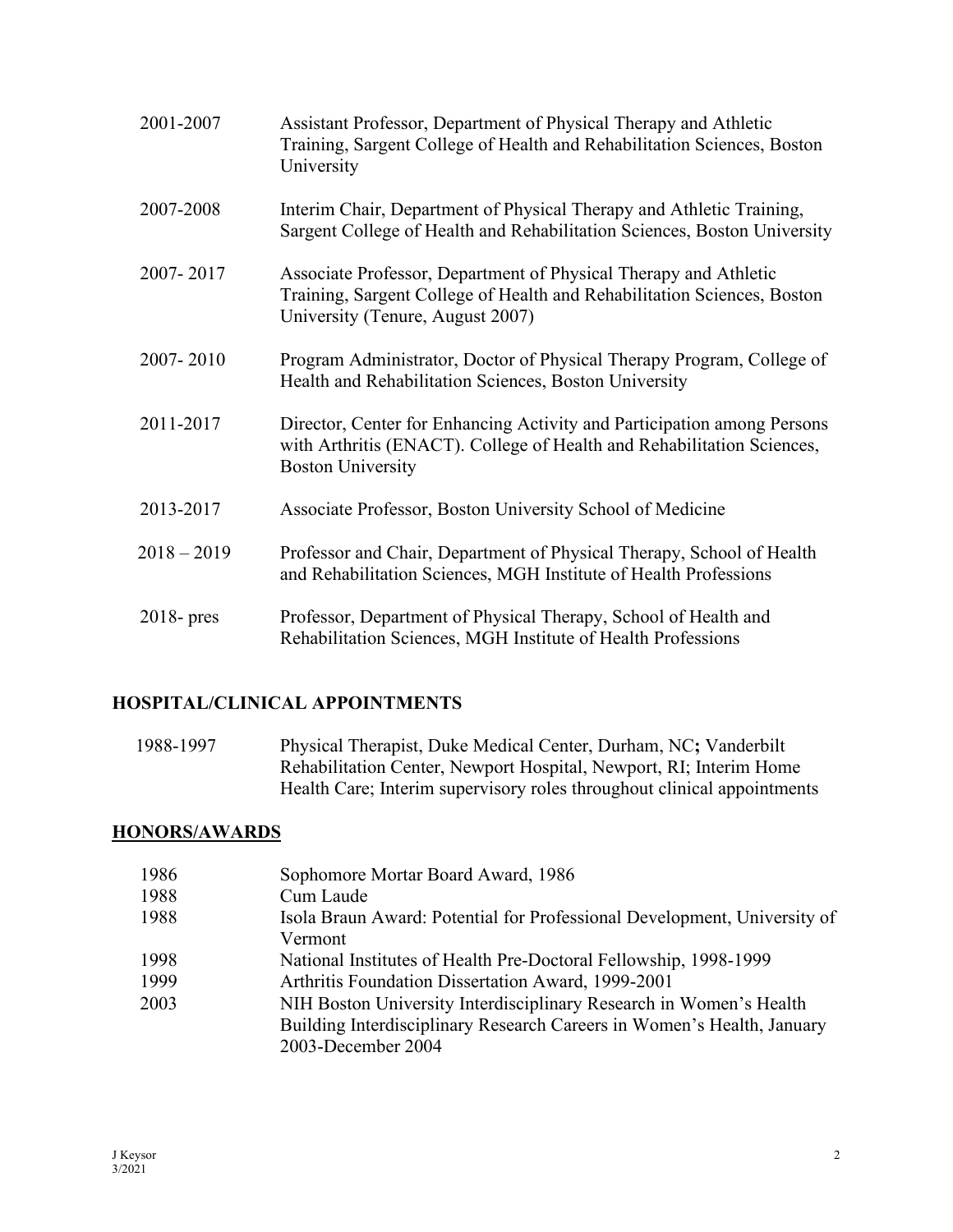| 2005       | Arthritis Foundation, Arthritis Investigator Award (Career Development) |
|------------|-------------------------------------------------------------------------|
| 2011       | Invited Member of the Centers of Disease Control and Prevention and     |
|            | Arthritis Foundation's Expert Advisory Panel on Physical Activity and   |
|            | <b>Arthritis</b>                                                        |
| 2012, 2016 | Arthritis Foundation, Advocacy Summit Travel Award (Award supports      |
|            | travel, training and Capitol Hill advocacy with the US legislators)     |
| 2013-2016  | Elected Chair, Physical Activity Work Group, national Osteoarthritis    |
|            | <b>Action Alliance, United States</b>                                   |

# **LICENSE AND CERTIFICATION**

| 1988-2009    | Physical Therapist; State of North Carolina |
|--------------|---------------------------------------------|
| 2010-present | Physical Therapist, Massachusetts, #18912   |

# **DEPARTMENTAL AND UNIVERSITY COMMITTEES**

| 1987      | Physical Therapy Student Association (President), University of Vermont                                                                              |
|-----------|------------------------------------------------------------------------------------------------------------------------------------------------------|
| 1987      | National Student Conclave (Coordinator), University of Vermont                                                                                       |
| 1993      | The Neurological Foot: A Mechanical and Motor Control Approach (Co-<br>Chair, 2-day symposium) Duke University Medical Center, Durham, NC            |
| 1993      | Interdisciplinary Head Injury Task Force (Coordinator)<br>Duke University Medical Center Rehabilitation Unit                                         |
| 1994      | Advanced Education Committee, Department of Human Movement<br>Science, Student Member, University of North Carolina at Chapel Hill                   |
| 1997      | Student Orientation Committee, Department of Health Behavior and<br>Health Education, Student Member, University of North Carolina at<br>Chapel Hill |
| 2001-2003 | Member, Sargent College Undergraduate Education Committee, Sargent<br>College of Health and Rehabilitation Sciences                                  |
| 2003-2013 | Online post-professional education, faculty member, Boston University                                                                                |
| 2003-2017 | PhD Program in Rehabilitation Sciences, faculty member, Boston<br>University                                                                         |
| 2004      | Member, Task Force Clinical Medicine Seminar Series, Department of<br>Physical Therapy and Athletic Training, Boston University                      |
| 2007      | Member, Task Force Practicum Course Evaluation and Recommendation,<br>Department of Physical Therapy and Athletic Training, Boston University        |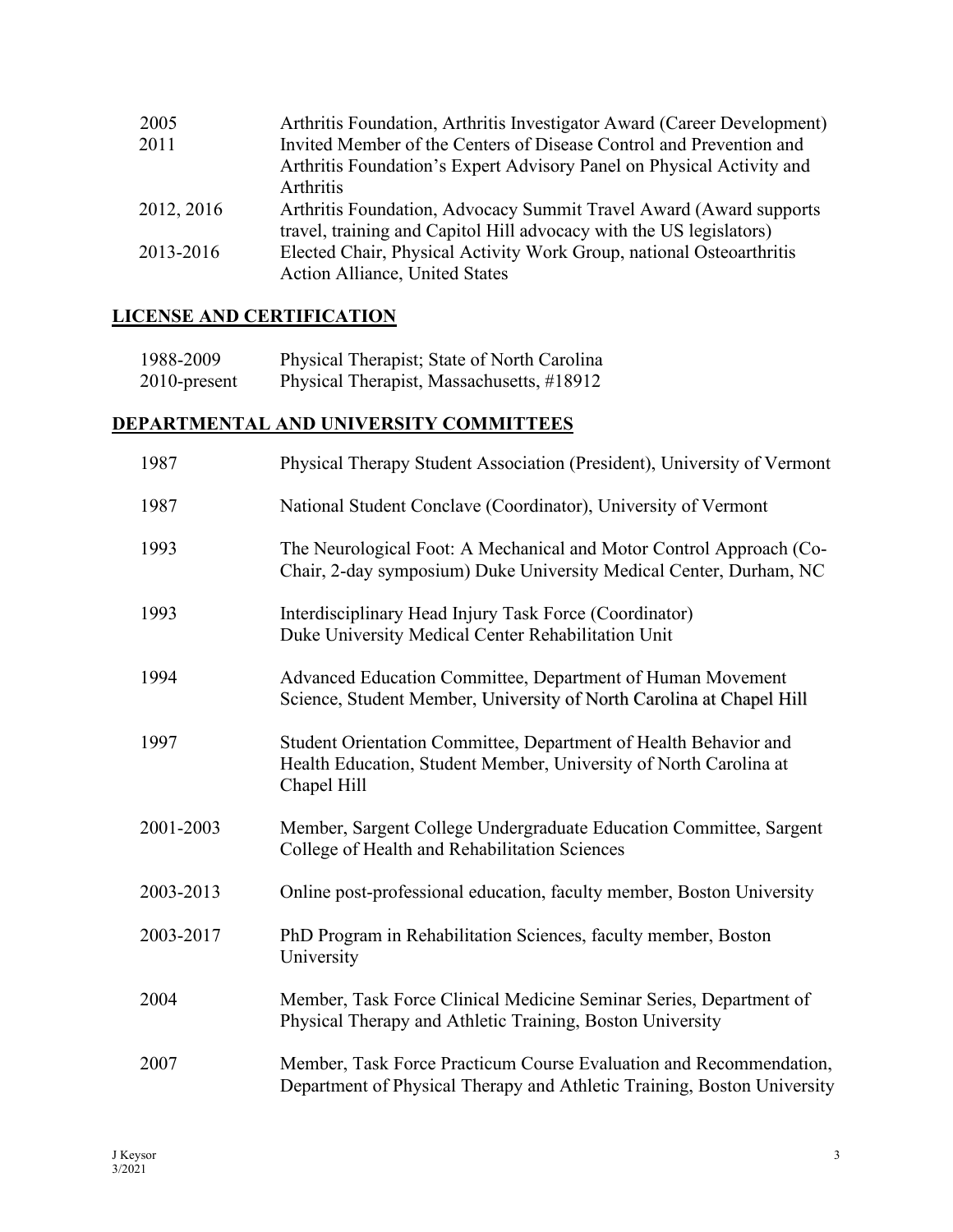| 2007-2008    | Academic Advisory Counsel, Sargent College of Health and<br>Rehabilitation Science, Boston University                                                     |
|--------------|-----------------------------------------------------------------------------------------------------------------------------------------------------------|
| 2008-2010    | Member, Search Committee for Department of Physical Therapy and<br>Athletic Training Chair/Senior Faculty Member                                          |
| 2007-2010    | Coordinator, Code RED (Research and Education Development) seminars<br>in Department of Physical Therapy and Athletic Training                            |
| 2011-2016    | PhD Program in Rehabilitation Science Steering Committee, member                                                                                          |
| 2011-2012    | Committee Chair, Neurological Assistant Professor in Physical Therapy<br>Search (Successful Search)                                                       |
| 2012-2013    | Committee Co-Chair, Associate/Full Professor in Rehabilitation Science<br>Search Committee (Candidate selected by committee and moved forward<br>to Dean) |
| 2014-2017    | Promotions and Tenure Committee, Sargent College, Boston University                                                                                       |
| 2015-2016    | Committee Chair, Department of Physical Therapy and Athletic Training,<br>Chair search (Successful Search)                                                |
| $2018$ -pres | Executive Committee, PhD in Rehabilitation Science, MGH Institute of<br>Health Professions, member                                                        |
| $2018$ -pres | Research Operations Committee, MGH Institute of Health Professions,<br>member                                                                             |
| $2019$ -pres | Faculty Scholarship Committee, Physical Therapy Department, MGH<br>Institute of Health Professions, Chair                                                 |
| $2020$ -pres | Coordinator, MGH Institute of Health Professions, Grant Writers Work<br>Group                                                                             |

# **TEACHING EXPERIENCE AND RESPONSIBILITIES**

| 1996 | Teaching Assistant: Behavioral and Social Science Aspects of Human<br>Movement. Department of Human Movement Science, Division of<br>Physical Therapy, University of North Carolina at Chapel Hill                                           |
|------|----------------------------------------------------------------------------------------------------------------------------------------------------------------------------------------------------------------------------------------------|
| 1997 | Instructor: Course: Behavioral and Social Science Aspects of Human<br>Movement, Foundations of Human Movement Science. Department of<br>Human Movement Science, Division of Physical Therapy, University of<br>North Carolina at Chapel Hill |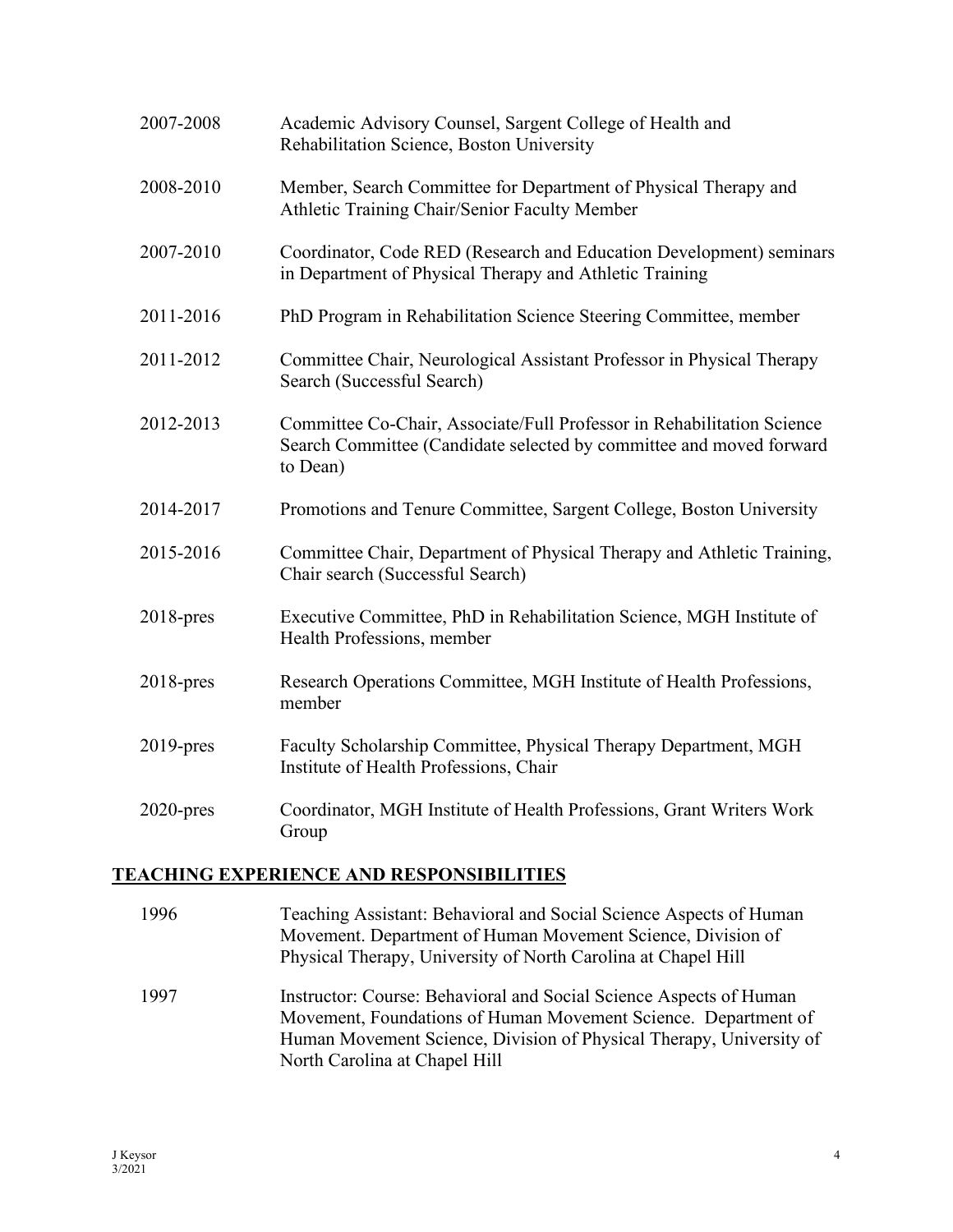| 1996/1997      | Teaching Assistant: Social and Behavioral Foundations of Health. School<br>of Public Health, University of North Carolina at Chapel Hill                  |
|----------------|-----------------------------------------------------------------------------------------------------------------------------------------------------------|
| 1998           | Teaching Assistant: Small group leader for a graduate level course in<br>behavioral and sociological foundations of health education for non-<br>majors.  |
| 2000/2001      | Co-Instructor: Organization and Delivery of Health Care in the United<br><b>States, Boston University</b>                                                 |
| 2001           | Professor: Educational Theory and Practice. Doctor of Physical Therapy<br>Program, Boston University                                                      |
| 2001/2003-2007 | Professor: Health Promotion and Wellness. Doctor of Physical Therapy<br>Program, Boston University                                                        |
| 2003           | Professor: Functional Aspects of Aging. Doctor of Physical Therapy<br>Program, Boston University                                                          |
| 2003-2013      | Professor: Health Promotion and Wellness (Online course). Transitional<br>Doctor of Physical Therapy Program, Boston University                           |
| 2010           | Professor: Education Theory and Practice. Doctor of Physical Therapy<br>Program, Boston University                                                        |
|                | 2010, 2015, 2017 Professor: Doctoral Seminar: Conceptual Models of Disablement and<br>Enablement. PhD in Rehabilitation Science Program Boston University |
| 2016           | Professor: Doctoral Seminar, PhD in Rehabilitation Science Program,<br><b>Boston University</b>                                                           |
| 2013-2017      | Professor, Foundations of Education and Health Promotion, Doctor of<br>Physical Therapy Program, Boston University                                        |
| 2020           | Professor, Contextual Factors in Physical Therapy, MGH Institute of<br><b>Health Professions</b>                                                          |
| 2020           | Professor, Health Policy, Practice Management and Leadership, MGH<br>Institute of Health Professions                                                      |
| 2020           | Professor, Promoting Adherence in Physical Therapy, MGH Institute of<br><b>Health Professions</b>                                                         |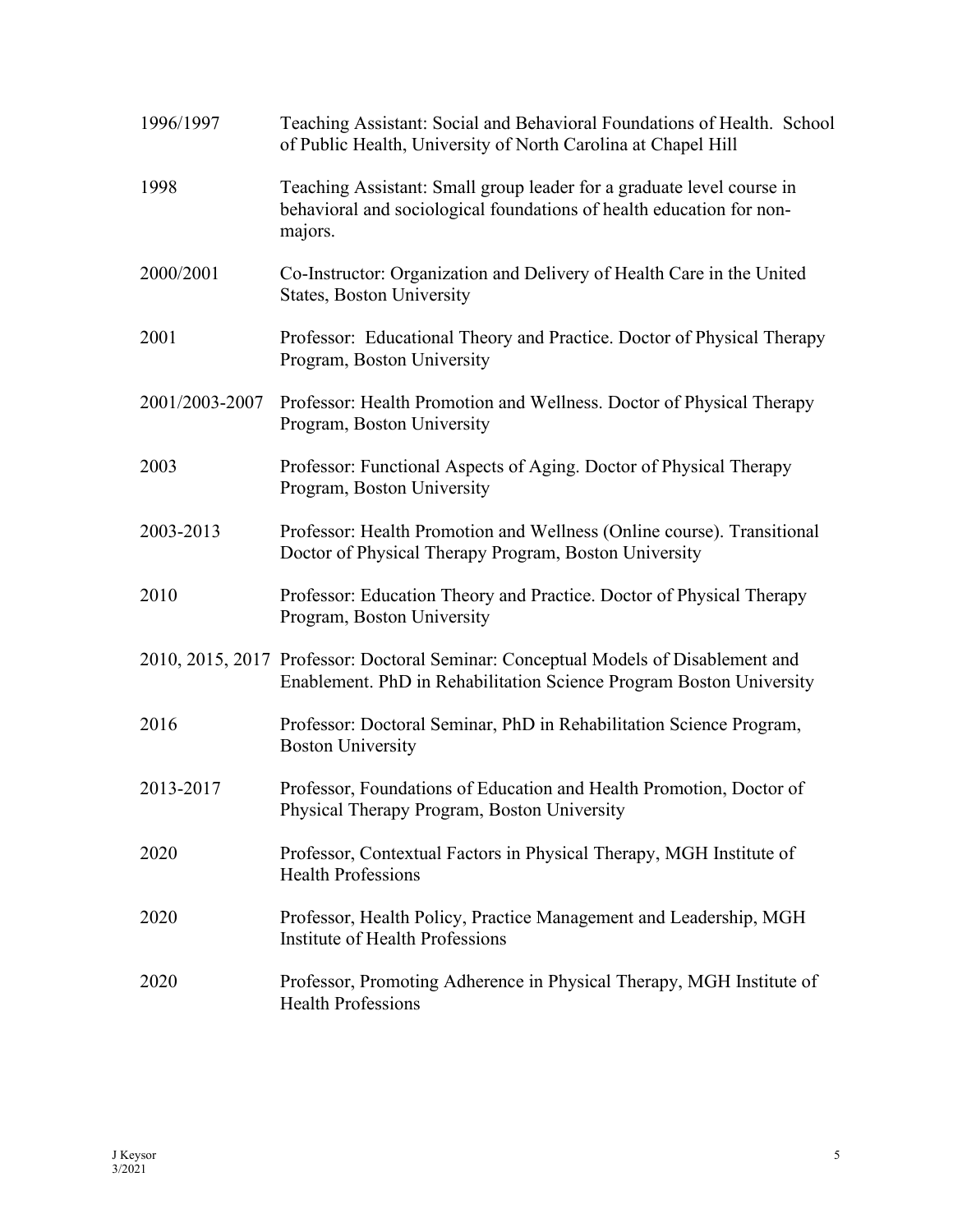# **ADVISING AND MENTORING**

# *Post-Doctoral Trainees*

| 2008-2009        | Dan White, Project: Disablity and the Environment; Pain and Function                                                                                                                                                                                               |
|------------------|--------------------------------------------------------------------------------------------------------------------------------------------------------------------------------------------------------------------------------------------------------------------|
| PhD/ScD Trainees |                                                                                                                                                                                                                                                                    |
| 2003             | Dacey, ML. Physical Activity Motivation across Stages of Change in<br>Older Adults. Dissertation completed to fulfill EdD requirements at<br>Boston University. Committee Member, 2nd Reader, 2003.                                                                |
| 2006             | Prvu Bettger, J. Improvement and decline in personal care and<br>instrumental functional activity performance: Patterns and predictive<br>factors. Dissertation completed to fulfill ScD requirements at Boston<br>University. Committee Member, 1st Reader, 2006. |
| 2010             | Demor-Taber, M. Mammography screening among women with<br>disabilities: Perspectives on underutilization. Dissertation completed to<br>fulfill ScD requirements at Boston University. Committee Member. 2 <sup>nd</sup><br>Reader, 2010.                           |
| 2015             | AlHeresh R. A Critical Look at Measurement of Work Outcomes for<br>People with Arthritis. Dissertation completed to fulfill PhD requirements<br>at Boston University. Mentor and Committee Chair, July 14, 2015                                                    |
| 2016             | Vaughan M. The Impact of Contextual Factors on Participation Restriction<br>of Adults with or at Risk of Knee Osteoarthritis. Dissertation completed to<br>fulfill PhD requirements at Boston University. Mentor and Committee<br>Chair, April 14, 2016            |
| 2017             | Ledingham A. Promoting Sustained Strength Training Exercise<br>Performance for Adults with Knee Osteoarthritis: A New Look.<br>Dissertation completed to fulfill PhD requirements at Boston University.<br>Mentor and Committee Chair, July 21, 2017               |
| 2019             | Chris Joyce. Advancing the National Pain Strategy in Physical Therapy<br>Research and Practice. Dissertation completed to fulfill PhD requirements<br>at MGH Institute of Health Professions. Academic Advisor and<br>Committee Chair, December 13, 2019           |
| 2020             | Julie Shulman. Assessment of Pain and Disability in Youth with Chronic<br>Pain. Dissertation completed to fulfill PhD requirements at MGH Institute<br>of Health Professions. Academic Advisor and Committee Chair, May 26,<br>2020                                |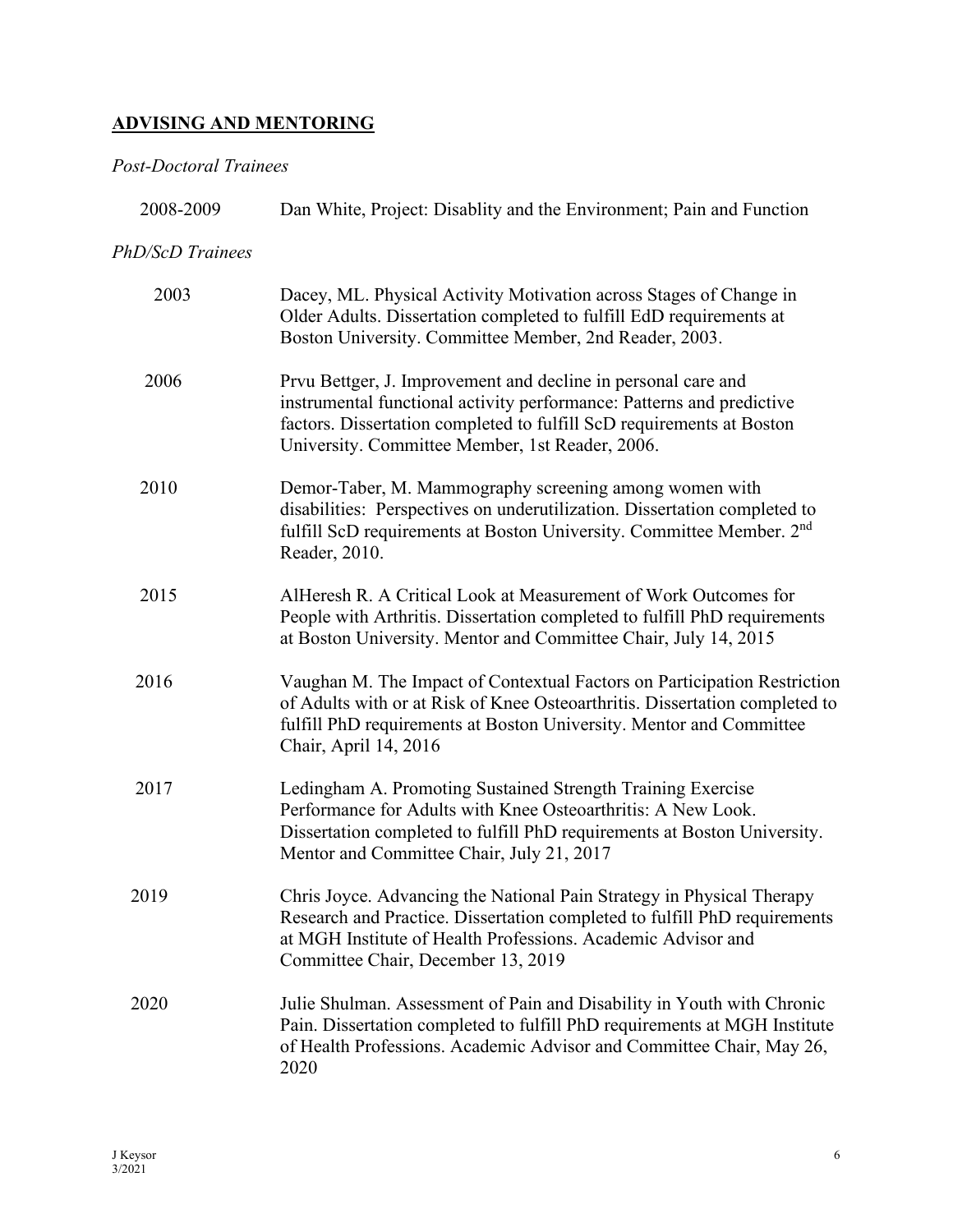| Current | Eric Roseen, MGH Institute of Health Professions, PhD in Rehabilitation<br>Science Student, Role: Academic Advisor    |
|---------|-----------------------------------------------------------------------------------------------------------------------|
| Current | Paulo Teixeira, MGH Institute of Health Professions, PhD in<br>Rehabilitation Science Student, Role: Academic Advisor |

#### *PhD/ScD Dissertation External Reviewer*

| 2008 | Kelly Cotter. No Strain, No Gain: An Application of Social Cognitive<br>Theory to Physical Activity across the Lifespan. A Dissertation Presented<br>to the Faculty of the Graduate School of Arts and Sciences, Brandeis<br>University, Social/Developmental Psychology. Margie E. Lachman, PhD,<br>Advisor |
|------|--------------------------------------------------------------------------------------------------------------------------------------------------------------------------------------------------------------------------------------------------------------------------------------------------------------|
| 2020 | Kelsi Carolan. Working with Parkinson's Disease: Unpacking how<br>Support and Stigma Influence Employment Options After the Onset of a<br>Progressive Disease. Dissertation completed to fulfill PhD requirements at<br>Boston University. External Committee Member, April 28 <sup>th</sup> 2020            |

#### *Mentored Funded Master of Science Projects*

| 2011 | Tianzhong Yang, Masters of Public Health in Biostatistics candidate, |
|------|----------------------------------------------------------------------|
|      | Boston University School of Public Health                            |
|      | Recipient: Boston University Allan Meyers Fellowship in Disability   |
|      | <b>Studies</b>                                                       |
|      | Project: Longitudinal Study to Examine the Association between       |
|      | Environmental Features of the Environment at Baseline and the        |
|      | Development of Disability                                            |

### *Mentored Non-Funded Doctor of Physical Therapy Practicum Students (Independent Scholarly Clinical Doctoral Projects)*

2012 Nicole Rommer

Project: Breaking Down Physical Activity Barriers for People with Arthritis: The Development of an Online Clinical Reasoning Tool

#### Amber Steckel and Kaitlin Thompson

Project: Development of 8 podcasts for ENACT's Arthritis Answers Podcast Series (Audio and Written Transcripts/Online Quick Notes)

- 1) Fact or Fiction Part 1: Joint Pain, Cracking Your Joints, Braces, Diet, and Weather
- 2) Fact or Fiction Part 2: Copper Bracelets, Glucosamine, Arthroscopic Surgery, and Ice vs Heat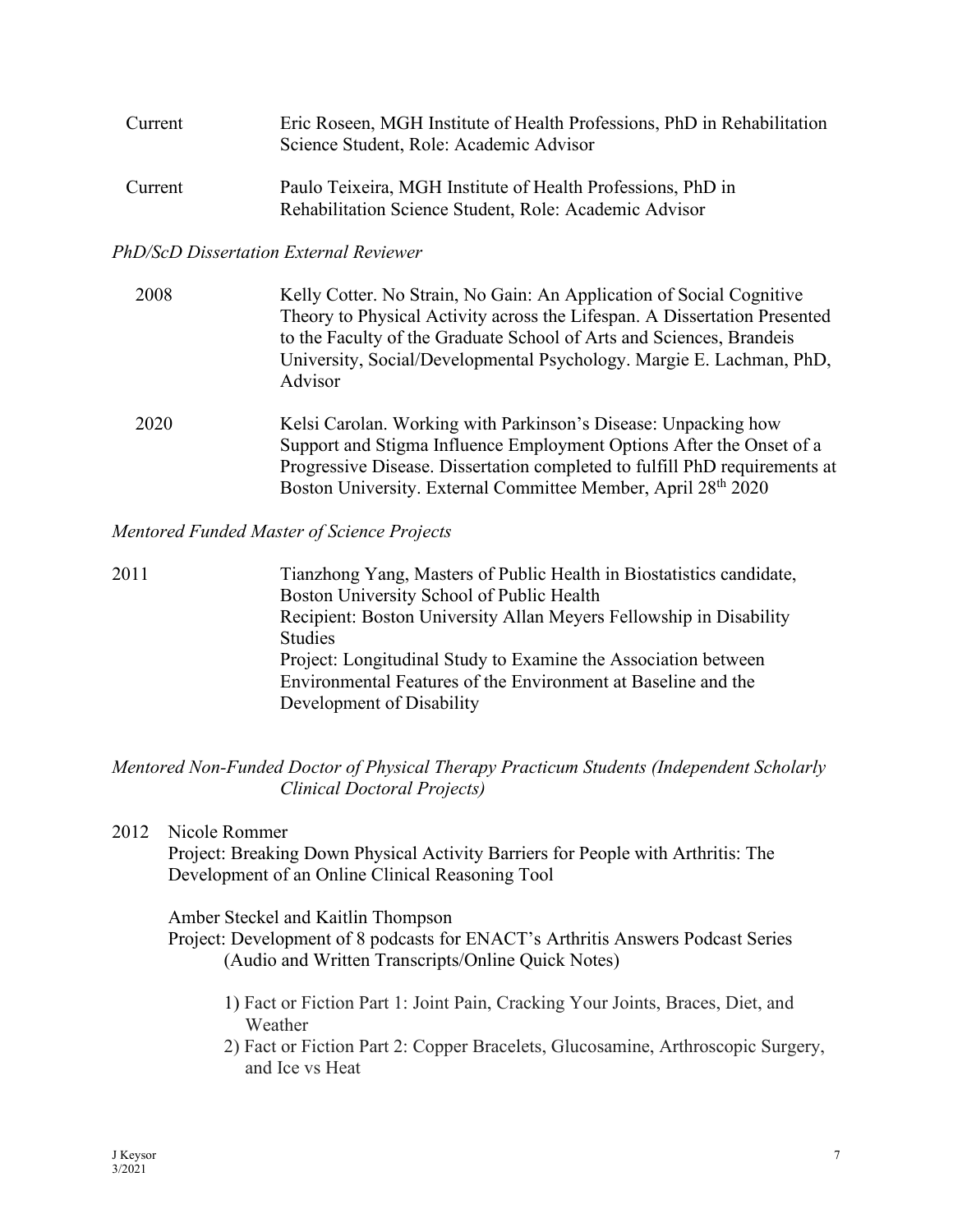- 3) Home Modifications: Creating a Safer Home and Applying Strategies for Household Activities
- 4) Creating a Safer Home: Useful Equipment and Strategies for Household Activities
- 5) Beyond Walking and Strengthening: Tai Chi, Yoga, and Water Aerobics
- 6) Doing What You Love: Gardening, Golf, and Tennis when Living with Knee **Osteoarthritis**
- 7) Being a Caregiver: Caring for Someone *and* Managing Your Arthritis
- 8) Embracing Technology: Smartphone Apps for People with Arthritis

#### 2011 Laura Furey

Project: Exercise Initiation among Persons with Arthritis

Molly Vaughan

Project: Improving Environmental Access for People with Disabilities; Development of a Navigational Tool

#### Janice Chen

Project: Exploring Effective Strategies to Motivate and Improve Adherence to Community-Based Exercise Programs among Individuals with Arthritis

#### Stefanie Howlett

Project: Promoting Physical Activity and Exercise Adherence through the Arthritis Foundation Exercise Program with a Unique Health Promotion Approach. Project included publication of a peer-reviewed manuscript

Sara Crandall Project: Developing Podcasts for People with Arthritis Project included publication of a peer-reviewed manuscript

#### 2010 Alana Brembs

Project: The Effects of Physical Activity on Disability in Older Adults with Osteoarthritis of the Hip or Knee

Project included publication of a peer reviewed manuscript

2007 Nehal Patel Project: Development of Access Wiki

#### 2006 Erin Meehan

Project: Determinants of Disability among Older Adults with Knee Osteoarthritis

Danielle Driscoll

Project: The Promotion of an Exercise Program to Decrease the Prevalence of Low Back Pain among Golfers

#### 2005 Lois Benedetti

Project: Designing a Teaching Module in Health Promotion and Wellness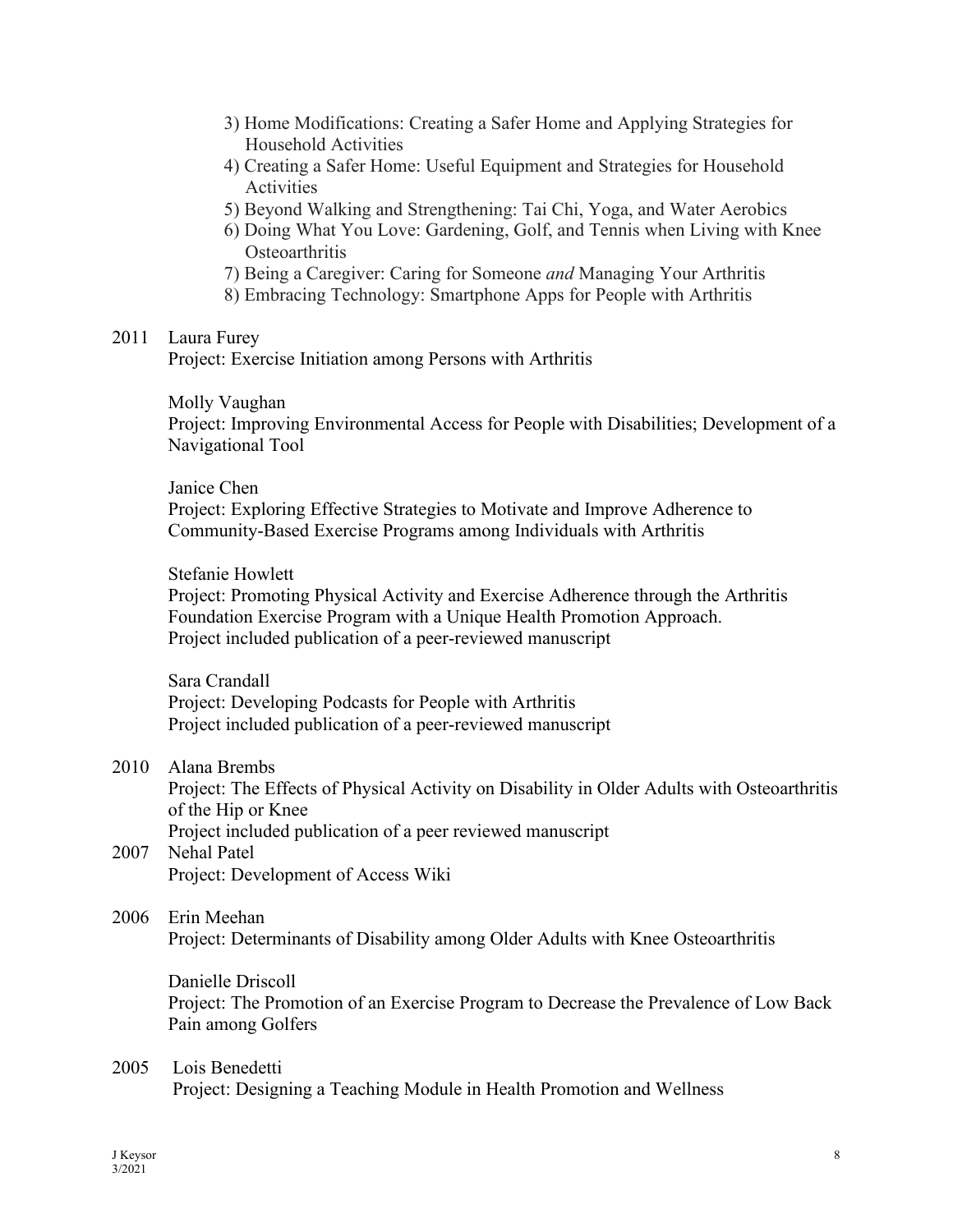Heather Hanson Project: Low back pain in physical therapists: A Plan to Change Culture to Minimize Risk

2004 Angela Hauber

 Project: Stronger Living: Understanding Compliance and Marketing for Exercise Programs among Individuals with HIV and AIDS.

 Theresa Maramag Project: Malusog na Puso "Health Hearts": A Health Promotion Program Targeting Filipino Americans

Maura Quinn Project: A Literature Review of Cardiac Rehabilitation Effectiveness and Referral Patterns

2002-2003 Erin DaSilva; Susan Emslie; Tina Carpenter

### **MAJOR ADMINISTRATIVE RESPONSIBILITIES**

| 2007-2008 | Interim Chair, Department of Physical Therapy and Athletic Training,<br>Boston University; Oversaw administrative, fiscal, and educational<br>operations of three programs: i) Programs in Physical Therapy (Doctor of<br>Physical Therapy, transitional Doctor of Physical Therapy, and ScD in<br>Movement Science), ii) Programs in Athletic Training (BS in Athletic<br>Training and Athletic Training/Doctor of Physical Therapy accelerated<br>program), and iii) two Boston University Rehabilitation Clinics. Advised,<br>mentored and supported 17 full-time faculty, several part-time faculty, 10<br>physical therapists in the clinic, and several administrative staff. |
|-----------|-------------------------------------------------------------------------------------------------------------------------------------------------------------------------------------------------------------------------------------------------------------------------------------------------------------------------------------------------------------------------------------------------------------------------------------------------------------------------------------------------------------------------------------------------------------------------------------------------------------------------------------------------------------------------------------|
| 2007-2010 | Program Administrator, Doctor of Physical Therapy Program; Overall<br>responsibility for the Doctor of Physical Therapy Program, assure<br>compliance with credentialing body, mentor faculty, lead program<br>development                                                                                                                                                                                                                                                                                                                                                                                                                                                          |
| 2010-2017 | Director, Center for Enhancing Activity and Participation among Persons<br>with Arthritis. Overall responsibility for all administrative, research,<br>training and dissemination cores including fiscal, operations, and<br>programming components. Sargent College of Health and Rehabilitation<br>Sciences, Boston University.                                                                                                                                                                                                                                                                                                                                                   |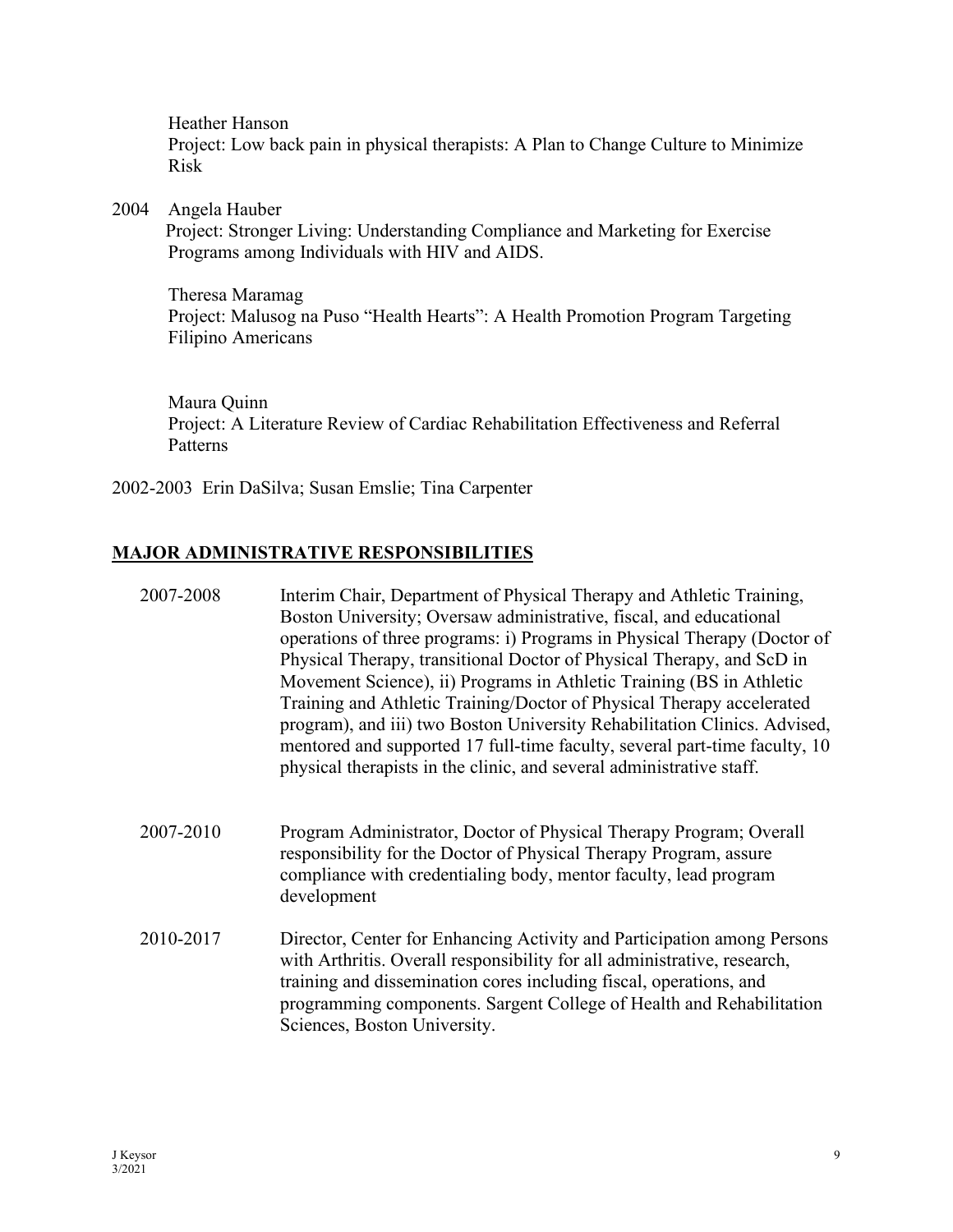2018-2019 Chair, Department of Physical, Director Doctor of Physical Therapy Program, MGH Institute of Health Professions. Provide leadership to faculty to sustain and advance innovation, excellence, and scholarship in physical therapy and interprofessional practice. Oversee administrative, fiscal, and educational operations of two academic programs: i) Doctor of Physical Therapy Program, and ii) Clinical Residency in Orthopedics; the physical therapy center for clinical education and health promotion embedded in the IHP IMPACT Practice Center; and continuing education programs.

#### **OTHER PROFESSIONAL RESPONSIBILITIES**

### **PROFESSIONAL SOCIETIES: MEMBERSHIPS, OFFICES AND COMMITTEE ASSIGNMENTS**

#### **OFFICES AND COMMITTEE ASSIGNMENTS**

| 2014-2016 | Chair (elected), Physical Activity Work Group, Osteoarthritis Action<br>Alliance (OAAA), a national coalition of 50 community members aiming<br>to implement the national OA Action Plan |
|-----------|------------------------------------------------------------------------------------------------------------------------------------------------------------------------------------------|
| 2014-2016 | <b>OAAA</b> Steering Committee, Member                                                                                                                                                   |
| 2014-2017 | Member, Research Intensive Physical Therapy Programs, Consortium,<br>American Council of Academic Physical Therapy, Boston University<br>Faculty member                                  |
| 2018-2019 | American Council of Academic Physical Therapy (ACAPT) member,<br>Representing MGH Institute of Health Professions                                                                        |
| 2017-2019 | Arthritis Today Medical Advisory Panel                                                                                                                                                   |

#### **MEMBERSHIP**

| 1987-present | <b>American Physical Therapy Association</b>            |
|--------------|---------------------------------------------------------|
|              | Geriatrics Section; Education Section, Research Section |
| 1988-2000    | North Carolina Physical Therapy Association             |
| 2001-2017    | Gerontological Society of America                       |
| 2001-present | Massachusetts Physical Therapy Association              |
| 1997-present | Association of Rheumatology Health Professions          |
| 1997-present | <b>Arthritis Foundation</b>                             |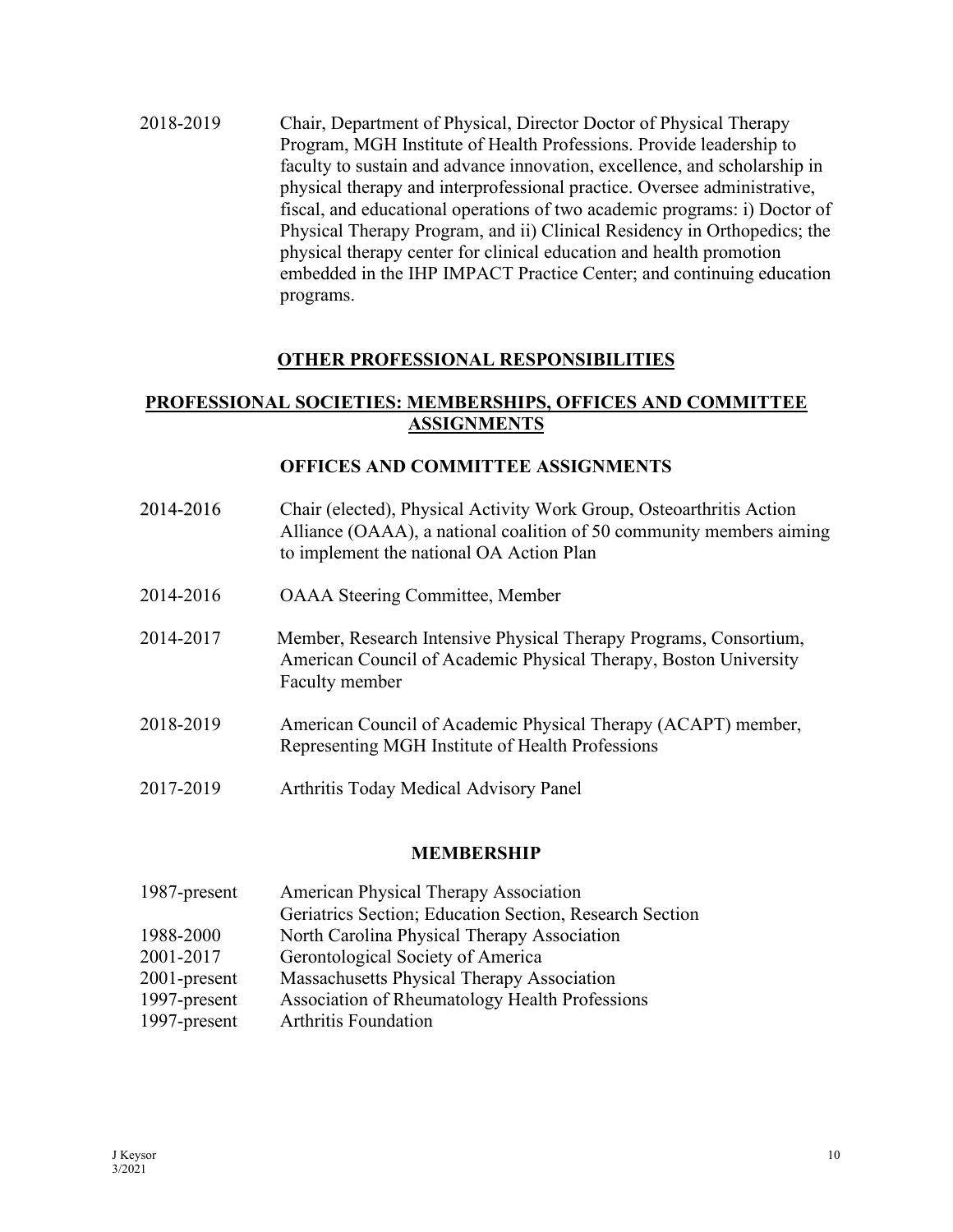### **EDITORIAL BOARDS**

None

# **MAJOR COMMITTEE ASSIGNMENTS**

### **FEDERAL GOVERNMENT**

| 2011-2012     | Centers of Disease Control and Prevention/Arthritis Foundation Physical<br>Activity Task Force Expert Panel. Invited Member.                                                    |
|---------------|---------------------------------------------------------------------------------------------------------------------------------------------------------------------------------|
| $2011 - 2016$ | Osteoarthritis Action Alliance. National alliance of over 50 constituents<br>consisting of research, policy, and consumers. Invited Member                                      |
| 2013-2016     | Chair (elected), National Osteoarthritis Action Alliance, Physical Activity<br>Work Group                                                                                       |
| 2016          | ARHP Technical Expert Panel; ARHQ Evidence-based Practice Center<br>report: Osteoarthritis of the Knee Update: Treatment of Primary and<br>Secondary Osteoarthritis of the Knee |
| $2020$ -pres  | NIH DSMB Member for the study, "Fibromyalgia TENS in Physical<br>Therapy Study (TIPS): an embedded pragmatic clinical trial                                                     |

# **PRIVATE/FOUNDATION**

| 1997      | Advisory Council for Daily Activity, Arthritis Foundation, March 14-15                                                                    |
|-----------|-------------------------------------------------------------------------------------------------------------------------------------------|
| 2009      | American Physical Therapy Association, Section on Education. National<br>Task Force on Health Promotion and Wellness. December 4-5, 2007. |
| 2009-2011 | Member, Classification and Response Criteria Subcommittee, American<br>College of Rheumatology                                            |
| 2009-2011 | Abstract Proposal Reviewer, American Physical Therapy Association                                                                         |
| 2011-2015 | Member, Rheumatology Research Foundation Scientific Advisory<br>Council, American College of Rheumatology                                 |

### **ADVISORY BOARDS**

| $2014$ -present | Member, Advisory Board Advanced Rehabilitation Research and Training<br>Awards, National Institute on Disability and Rehabilitation Research, PI:<br>Rodgers S, Center for Psychiatric Rehabilitation, Boston University |
|-----------------|--------------------------------------------------------------------------------------------------------------------------------------------------------------------------------------------------------------------------|
| 2014-2016       | Steering Committee, Osteoarthritis Action Alliance, Member                                                                                                                                                               |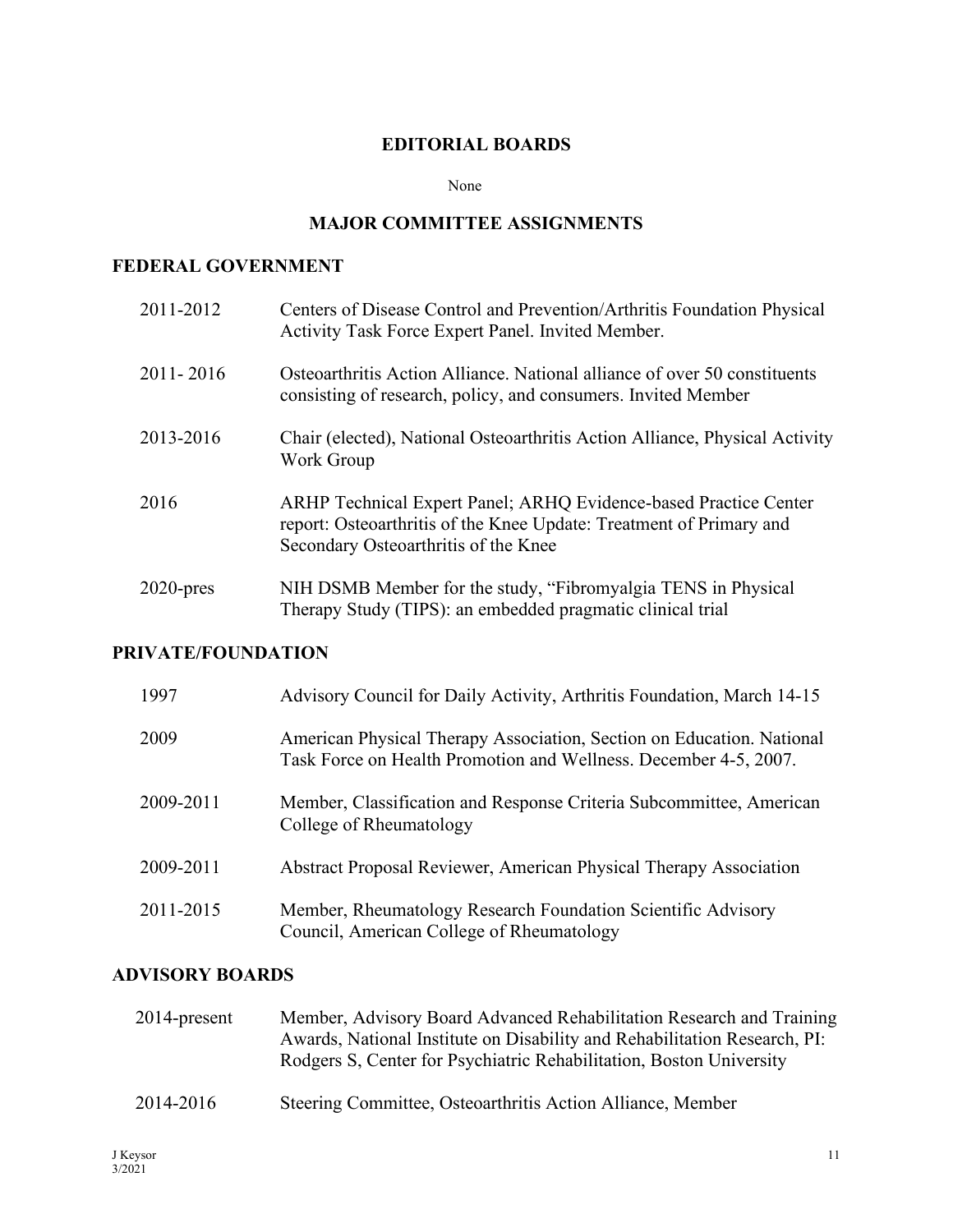| $2020$ -pres | NIAMS Data and Safety Monitoring Board; Fibromyalgia TENS in |
|--------------|--------------------------------------------------------------|
|              | Physical Therapy Study (TIPS): an Embedded Pragmatic Trial   |

# **STUDY SECTIONS**

| 2004-2004 | Arthritis Foundation, Grant Review Section                               |
|-----------|--------------------------------------------------------------------------|
| 2010-2014 | Arthritis Foundation, Grant Review Section                               |
| 2006      | Arthritis Foundation, Ad Hock Reviewer                                   |
| 2009-2010 | Arthritis Foundation, Doctoral Dissertation Grant Review Section         |
| 2012      | Department of Defense, Arthritis Technology Therapeutic Development      |
|           | Awards                                                                   |
| 2013      | Arthritis Foundation, Innovative Research Grant and Arthritis Foundation |
|           | <b>Investigator Award</b>                                                |
| 2014      | Danish Strategic Research Fund                                           |
| 2014      | Canadian Arthritis Society                                               |
| 2015      | Arthritis Research UK Peer Review                                        |
| 2016      | Arthritis Research Dutch Peer Review                                     |
| 2021      | Centers of Disease Control and Prevention Grant Review                   |
|           |                                                                          |
| OT LID    |                                                                          |

# **STATE**

| 2013 | Invited member of the Massachusetts's Department of Public Health Elder |
|------|-------------------------------------------------------------------------|
|      | Falls Commission Education Task Group                                   |

### **GRANT RESEARCH**

### **CURRENT SUPPORT**

8/2020-1/2020 **PI: Keysor**; MGH Institute of Health Professions (\$4250 5 months) Internal COVID Rapid Research Award Health and Function Outcomes After COVID-19 Discharge: A Feasibility Study

### **PENDING SUPPORT**

5/2021-4/2022 National Institute on Aging Augmented Reality Platform for Telehealth Rehabilitation PI: Contessa P Role Keysor: Sub-Contract PI 9/2021-8/2023 National Institute of Health, Research Enhancement Award Program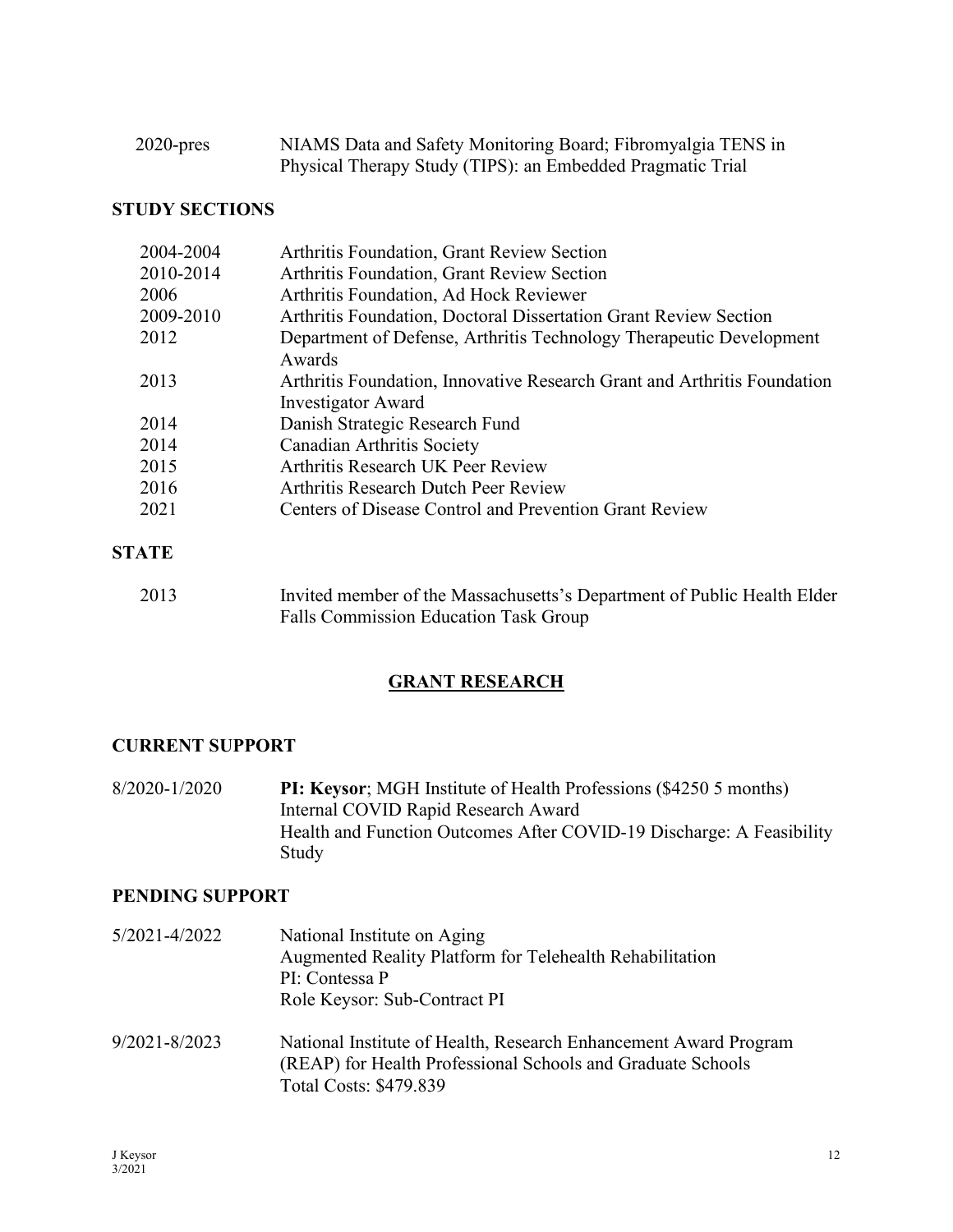The MGH Institute Stay Employed Program for People with Chronic Conditions: Development and Pilot Test of an Innovative Delivery Model Role Keysor: PI

#### **PAST OTHER SUPPORT**

 10/1/10-9/30/17 **PI: Keysor**; H133B100003/90RT5009 National Institute on Disability and Rehabilitation (NIDRR), Rehabilitation Research and Training Center (RRTC) Center for Enhancing Activity and Participation of Persons with Arthritis (ENACT) Director, ENACT Total Award: \$4,000,000

> Grant established the Arthritis Rehabilitation Research and Training center titled, "Enhancing Activity and Participation among Persons with Arthritis (ENACT)". The Center supported 3 research studies, 4-pre-doctoral trainees, and several educational and dissemination projects for health care providers and consumers.

Research Project 1: Efficacy of a Modified Vocational Rehabilitation Intervention **(Keysor J & Allaire S: co-PIs)**

> This was a clinical trial examining outcomes of an intervention aimed to enhance work retention among persons with arthritis who are at risk of work loss.

Research Project 2: Can Computer-Based Telephone Counseling Improve Long-Term Adherence to Strength Training in Elders with Knee OA? **(Baker K: PI; Keysor: co-I)**

> This was a clinical trial examining outcomes of a technology intervention aimed to enhance exercise adherence among persons with knee osteoarthritis after participating in a 6-week strength training program.

### Research Project 3: Community and Home Participation after Total Knee Replacement **(Maxwell J: PI; Felson D: co-PI; Keysor: co-I)**

This was an epidemiological study and qualitative study examining factors associated with poor participation outcomes post total knee joint replacement.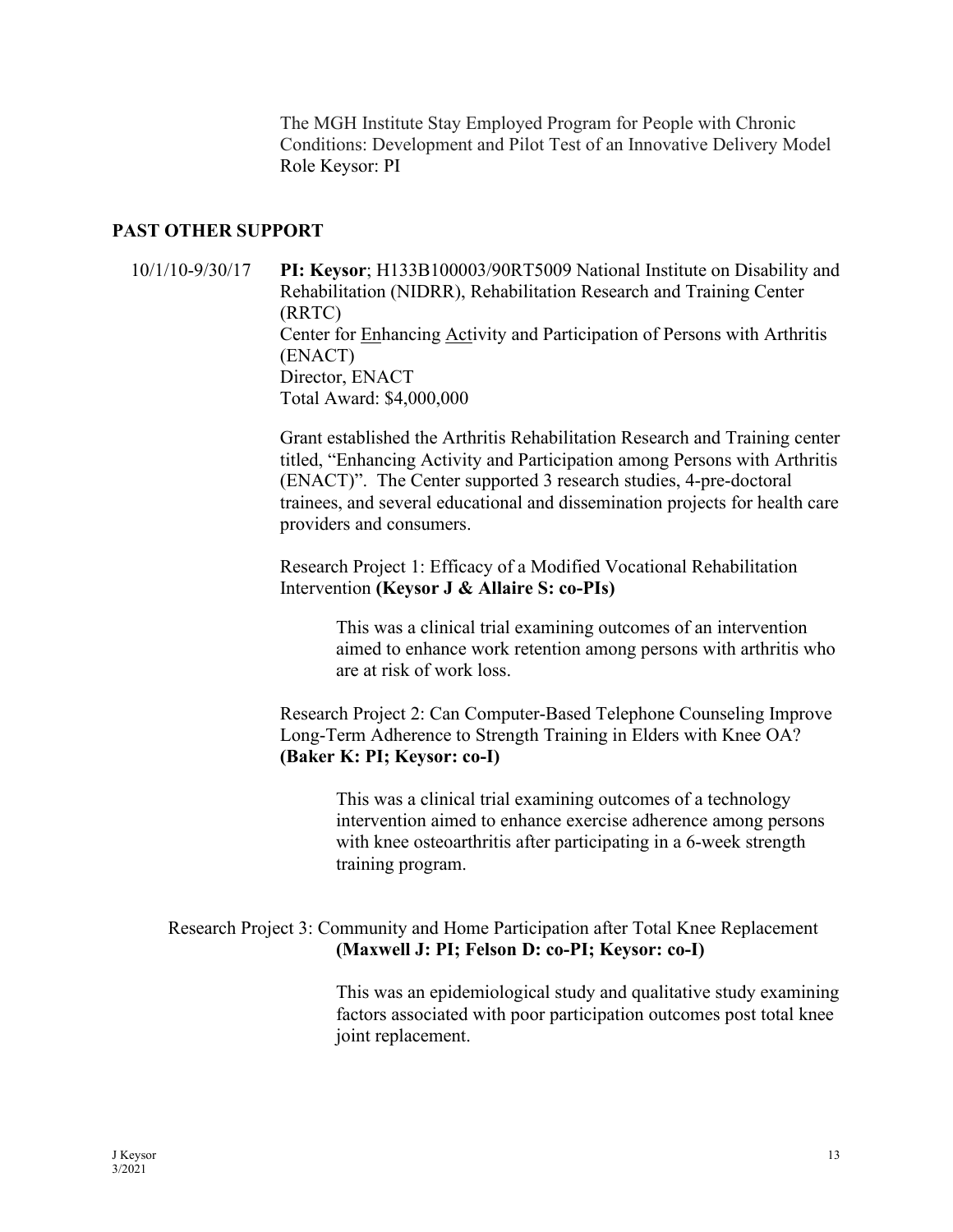| 09/24/01-2017 | PI: Felson; 2P60 AR47785-08 NIAMS<br>Multidisciplinary Clinical Research Center at Boston University (MCRC)<br>Keysor: Behavioral Scientist; 5% effort                                                                                                                                        |
|---------------|-----------------------------------------------------------------------------------------------------------------------------------------------------------------------------------------------------------------------------------------------------------------------------------------------|
|               | This was a multi-project center grant supporting four clinical<br>research projects including one clinical trial, a population-based<br>observational study, and patient-based cohort studies.                                                                                                |
| 09/30/01-2017 | PI: Felson; 5U01 AG18820-09 NIH/NIA<br>Multicenter Osteoarthritis Study (MOST)<br>Keysor: Behavioral Scientist; 10% effort                                                                                                                                                                    |
|               | This was a multicenter observational project evaluating the relation<br>of risk factors to the development or progression of symptomatic<br>osteoarthritis, particularly OA of the knee.                                                                                                      |
| 2017          | Keysor: co-Director; Borrelli B: Director<br>Mobile and Electronic Health Boston University Affinity Research<br>Collaborative<br>Internal Boston University funding \$79,000<br>Evens Center for Interdisciplinary Research, Boston University School of<br>Medicine, Department of Medicine |
| 2014-2016     | PI: Keysor JJ, Arthritis Foundation/Centers of Disease Control and<br><b>Prevention Contract</b><br>"Walkability Audit": OA Action Alliance, Phase 2 Critical Review of<br><b>Existing Assessments</b><br>\$43,786                                                                            |
| 2013          | PI: Keysor JJ, R13 National Institutes on Arthritis and Musculoskeletal<br>and Skin Disease<br>New Investigator Workshop on Advancing Arthritis Research<br>\$15,000                                                                                                                          |
| 2013          | PI: Keysor JJ, Arthritis Foundation/Centers of Disease Control and<br><b>Prevention Contract</b><br>"Walkability Audit": OA Action Alliance, Phase 1 Critical Review of<br><b>Existing Assessments</b><br>\$10,000                                                                            |
| 1999-2013     | PI: Fredman, L. R01 AG18037 NIH/NIA<br>Health decline in aged caregivers: an epidemiologic study.<br><b>Keysor: Co-Investigator</b>                                                                                                                                                           |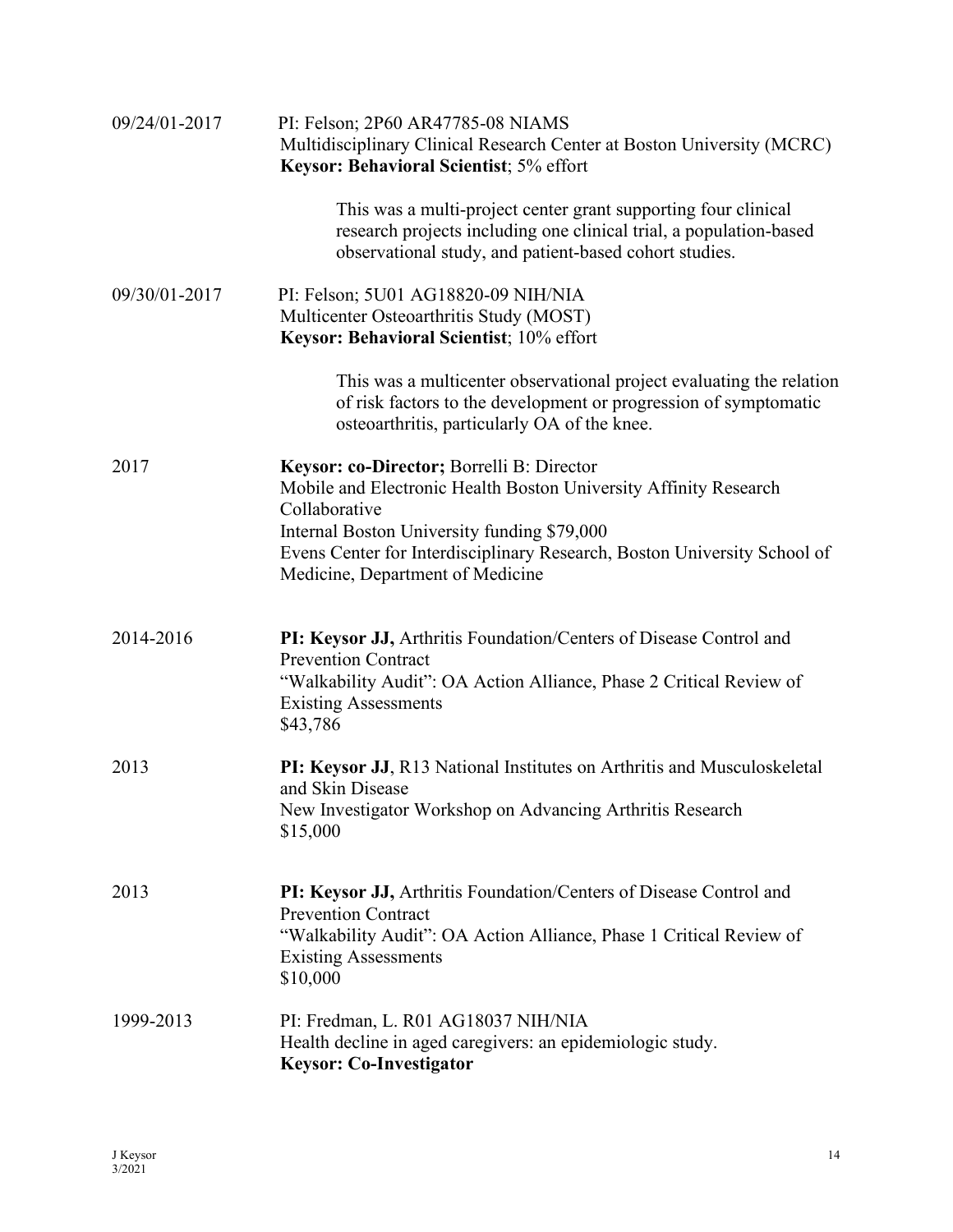|           | This is a multicenter longitudinal study evaluating whether<br>informal caregivers have higher rates of physical health decline,<br>defined by falls, weight change, and change in functional status,<br>among respondents in the Study of Osteoporotic Fractures (SOF).                                                                     |
|-----------|----------------------------------------------------------------------------------------------------------------------------------------------------------------------------------------------------------------------------------------------------------------------------------------------------------------------------------------------|
| 2007-2012 | PI: Fredman, L. 1 R01 AG028144-01A1 NIH/NIA<br>Pathways from stress to metabolic syndrome and health decline in aged<br>caregivers.<br><b>Keysor: Co-Investigator</b>                                                                                                                                                                        |
|           | Description: This study will compare the prospective pathways<br>from stress, to homeostatic dysregulation, and subsequent<br>development of metabolic syndrome and health decline over a 3-<br>year period among 200 elderly caregivers to persons with<br>Alzheimer's Disease or Parkinson's Disease versus 200 elderly<br>non-caregivers. |
| 2006-2010 | PI: Felson; 5R01 AR053161-03; NIH/NIAMS \$237,895, Structural<br>Correlates of Knee Pain;<br><b>Keysor: Behavioral Scientist</b>                                                                                                                                                                                                             |
| 2007-2009 | PI Keysor JJ: Arthritis Foundation Arthritis Investigator Award<br>(Competitive Renewal). Disability Risk Factors among Older Adults with<br>Knee Arthritis. Career Development Award. (September 2007-August<br>2009; \$90,000 per year 2 years)                                                                                            |
| 2005-2007 | PI: Keysor JJ: Arthritis Foundation Arthritis Investigator Award.<br>Disability Risk Factors among Older Adults with Knee Arthritis. Career<br>Development Award. (August 2005-July 2007; \$75,000 per year/2 years)                                                                                                                         |
| 2004      | PI: Keysor JJ: Boston Medical Center/Boston University<br>Interdisciplinary Women's Health Research Scholar's Award (BIRCWH);<br>Project: Gender Differences Regarding Relationships Among the<br>Environment, Attitudes, and Disability. (January 2003-December 2004;<br>$$90,000$ per year/2 years)                                        |
| 2003      | PI: Keysor JJ: Principal Investigator, Pilot Project from Boston<br>University Interdisciplinary Aging Research Center (BU-ARC), Project:<br>The Role of the Environment and Personal Factors in Disability. (May<br>2003-April 2005; \$20,000).                                                                                             |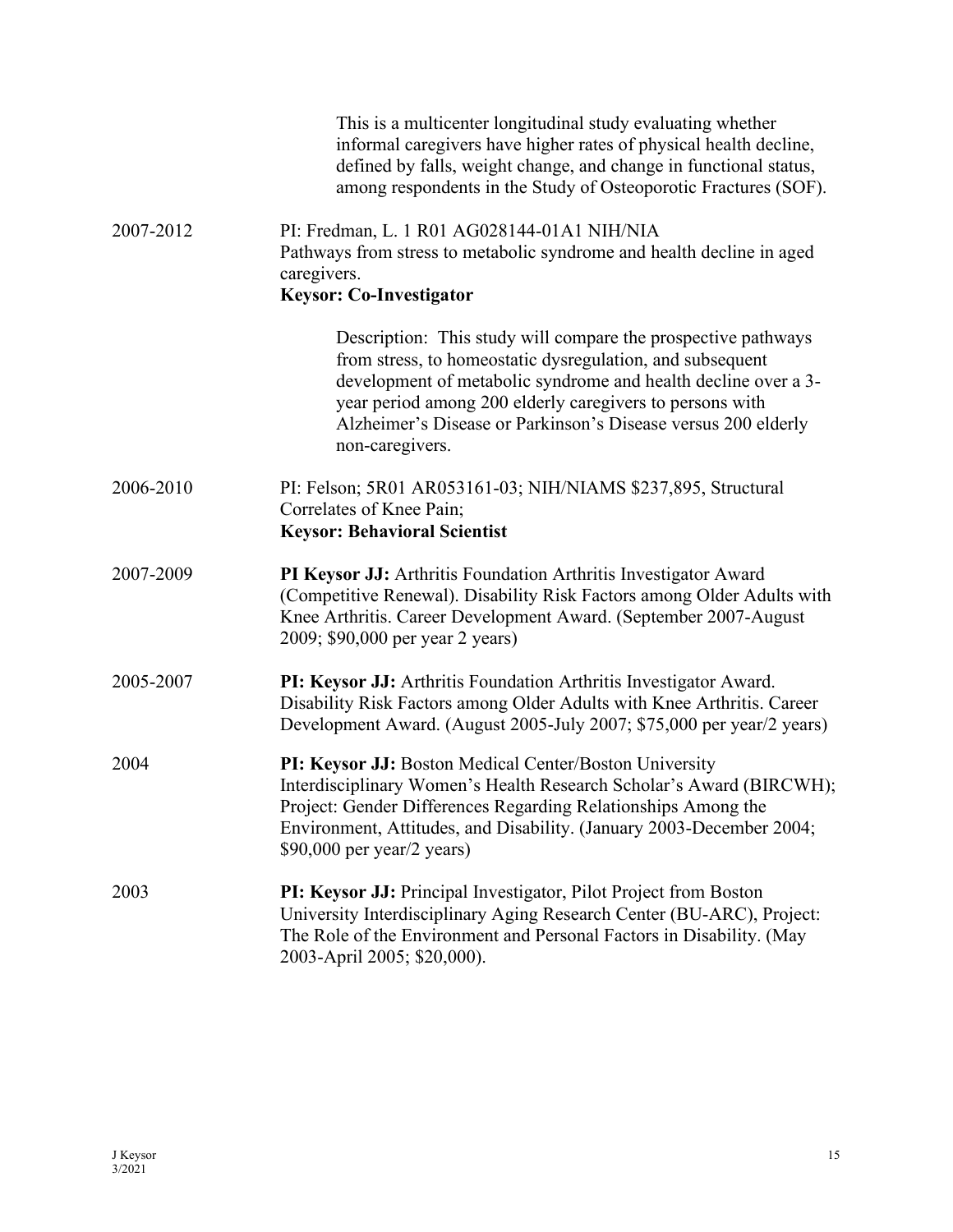| 2001-2003 | PI: Keysor JJ: Principal Investigator, Project 4: Field Test of a<br>Rehabilitation Outcomes System, Sargent College of Health and<br>Rehabilitation Sciences, Boston University, Boston, MA. Funding from<br>National Institute on Disability and Rehabilitation Research (September<br>2001- January 2003); Jette, A. Principal Investigator of a Center NIDRR<br>RRTC grant                             |
|-----------|------------------------------------------------------------------------------------------------------------------------------------------------------------------------------------------------------------------------------------------------------------------------------------------------------------------------------------------------------------------------------------------------------------|
| 2002-2002 | PI: Keysor JJ: Principal Investigator, Facilitators and Barriers<br>Encountered in the Environment: Pilot Test of a New Measure, Roybal<br>Center for Enhancement of Late-Life Function, Pilot Study Project,<br>Sargent College of Health and Rehabilitation Sciences, Boston University,<br>Boston, MA. Funding from the National Institute on Aging (February<br>$2002 - \text{June } 2002$ ; \$10,000) |
| 2001      | PI: Keysor JJ: Principal Investigator, Development of a Measure to<br>Assess Elders' Beliefs and Attitudes Regarding Disability, Roybal Center<br>for Enhancement of Late-Life Function, Pilot Study Project, Sargent<br>College of Health and Rehabilitation Sciences, Boston University, Boston,<br>MA. Funding from the National Institute on Aging (February $2001 -$<br>December 2001; \$10,000)      |

### **INVITED LECTURES AND PRESENTATIONS**

**Keysor JJ.** Using Continuous Quality Improvement to Improve Bracing of the Neurological Foot. Duke University Medical Center, Durham, NC, May 1, 1993

**Keysor JJ.** Physical Therapy Management of Patients Who Have Parkinson's Disease. Division of Physical Therapy, University of North Carolina at Chapel Hill, Chapel Hill, NC November 15, 1993

**Keysor JJ.** Physical Therapy Management of Patients Who Have Parkinson's Disease. Division of Physical Therapy, University of North Carolina at Chapel Hill, Chapel Hill, NC November 8, 1994

**Keysor JJ.** The Neurological Patient in the Home Setting. Graduate Program in Physical Therapy, Duke University, Durham, NC, November 17, 1994

**Keysor JJ.** Comprehensive Management of Young Adults Living with Tibiofemoral Osteoarthrosis. North Carolina Physical Therapy State Chapter Meeting. Research Triangle Park, NC May 19, 1995

**Keysor JJ.** Physical Therapy Intervention in the Home Setting. Division of Physical Therapy, University of North Carolina at Chapel Hill, Chapel Hill, NC, November 20, 1995

**Keysor JJ.** The Neurological Patient in the Home Setting. Graduate Program in Physical Therapy, Duke University, Durham, NC, November 16, 1995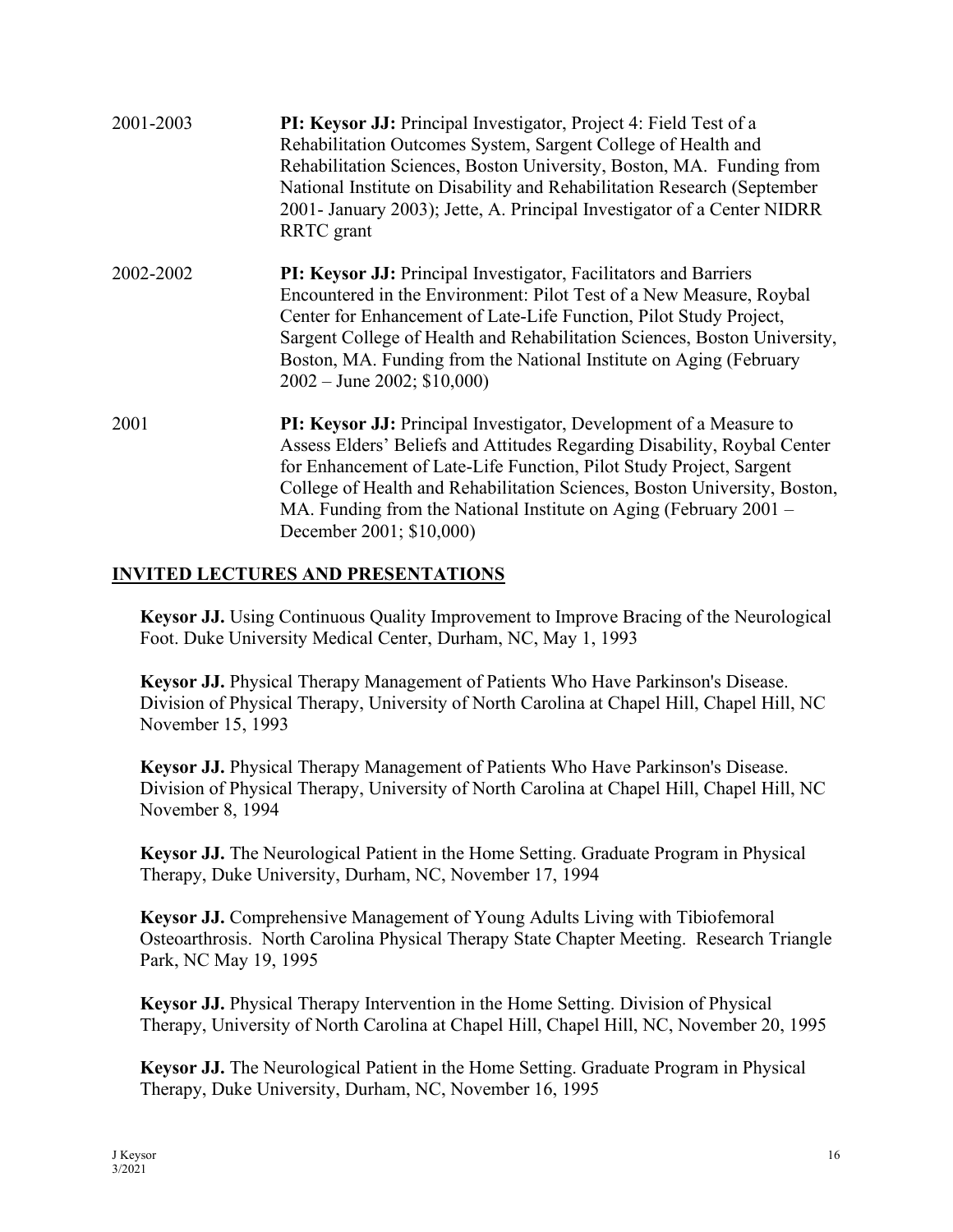**Keysor JJ.** Physical Activity Recommendations for People Living with Knee Arthritis. Seminar on Aging, University of North Carolina at Chapel Hill, Chapel Hill, NC, September 17, 1996

**Keysor JJ.** Group Dynamics and Facilitation Skills. Collaborative Research: More than the Sum of its Parts. Panel Discussion. American College of Rheumatology and Association of Rheumatology Health Professionals Annual Scientific Meeting, November 1997

**Keysor JJ.** Obtaining Funding for Dissertation Projects: Panel Discussion. Department of Health Behavior and Health Education, University of North Carolina at Chapel Hill, Fall 1998

**Keysor JJ.** Arthritis Management: Physical, Psychological and Social Aspects. Department of Psychology, Peace College, Raleigh, NC, December 2, 1999

**Keysor JJ.** Arthritis Management: The Role of Exercise and Movement, The 74<sup>th</sup> Interdenominational Usher's Association of North Carolina: The Role of the Church in Promoting Health in the African American Community. Greensboro, NC, August 6, 1999

**Keysor JJ.** Osteoporosis Prevention and Management: Nutritional Factors. Siler City, NC, July 23, 1999

**Keysor JJ.** Osteoporosis Prevention and Management: The Role of Physical Activity. Rocky Mount, NC, July 12, 1999

**Keysor JJ.** Arthritis Self-Management: The Role of Age, Gender and Disability. Interdisciplinary Research Seminar, Sargent College of Health and Rehabilitation Sciences, Boston University, Boston, MA November 4, 2000.

**Keysor JJ.** Safe and Effective Physical Activity for Persons with Arthritis. Program on Aging, School of Medicine, University of North Carolina at Chapel Hill, January 12, 2000

**Keysor JJ.** Late Life Exercise: What to Do, How to Do It, and How to Promote It. Faculty Summer Institute Workshop, Boston University Gerontology Center, Boston, MA June 13, 2001.

**Keysor JJ.** The Course of Aging and Physical Adaptation to Old Age. Facing Aging or Changing its Face, 9<sup>th</sup> Annual Symposium on Geriatric Research and Health Care Policy. Research and Training Institute of Hebrew Rehabilitation Center for Aged, Boston, MA October 5<sup>th</sup>, 2001

**Keysor JJ.** Does Late-Life Physical Activity Prevent or Minimize Disablement? A Critical Review of the Scientific Evidence. Cooper Institute on Physical Activity and Disablement, October 18, 2002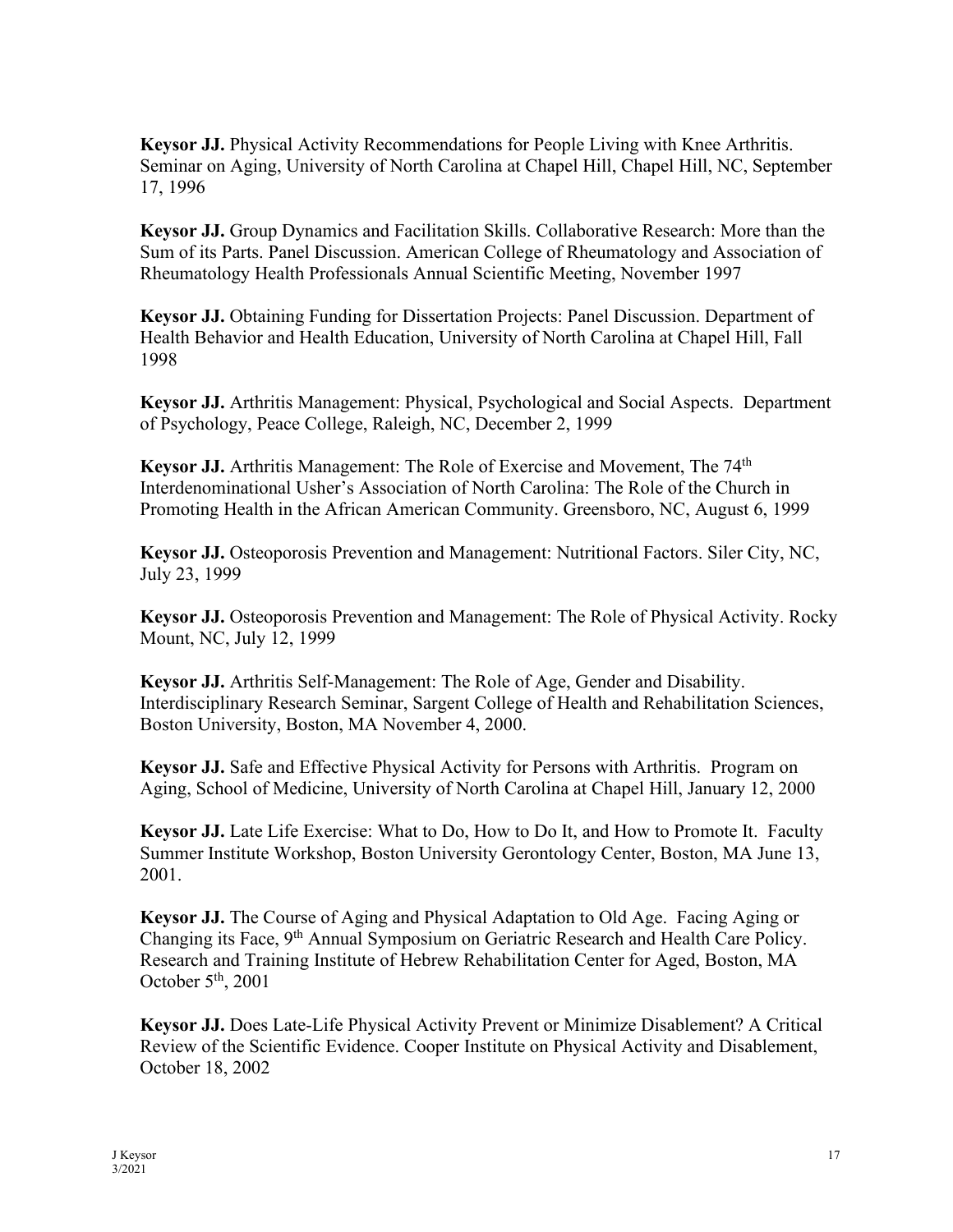**Keysor JJ**. Bridging Public Health and Medicine: Opportunities in Health and Rehabilitation Science. Junior Pledge Ceremony. Keynote Address. Sargent College, Boston University March 23, 2003

**Keysor JJ**. Arthritis and Exercise: The Evidence, Special Considerations, and Broader Factors. Vermont Arthritis Coalition, Burlington, VT. November 19, 2004

**Keysor JJ.** How Does the Environment Influence Disability? Examining the Evidence. Institute of Medicine. August 1, 2005

**Keysor JJ.** A Critical Look at the Benefits of Physical Activity on Disablement. Panel Member, Functional Limitation and Disability in Older Adults: Psychosocial and Behavioral Considerations. Gerontological Society of America Scientific Meeting, San Francisco, November 17, 2007

**Keysor JJ.** Physical Activity among Persons with Arthritis: Assessment, Considerations, and Behavior Change. Presentation: Association of Rheumatology Health Professionals 2009 Audio Conference Series. April 23, 2009

**Keysor JJ.** Making it Fun: Physical Activity for Your Child with Arthritis—and the Family. Arthritis Foundation Massachusetts's Chapter, Worchester, MA, April 11<sup>th</sup>, 2010

Allaire SM, **Keysor JJ**. Capturing Work Disability and Barriers. British Society for Rheumatology and British Health Professions in Rheumatology, Rheumatology 2010 Scientific Meeting, Birmingham, United Kingdom, April 22, 2010.

**Keysor, JJ**. Active Living with Arthritis: Participation, Environment, and Physical Activity. Arthritis, Bone and Disability Health Conference. Michigan Department of Public Health, Lansing, MI, March 22, 2011.

**Keysor, JJ.** It Worked for Me! Real-life Stories about Thriving with Osteoarthritis. People's Baptist Church Consumer Forum: Arthritis vs. You: Who's Winning? Roxbury, MA, April  $30<sup>th</sup>$ , 2011

**Keysor, JJ**. Active Living with Arthritis: Beating the Barriers, St. Paul's African Methodist Episcopal Church, Cambridge, MA, June 25th, 2011

Keysor, JJ. Arthritis, Management and You. 12<sup>th</sup> Baptist Church, 150 Warren Street, Boston, MA, April  $19<sup>th</sup>$ , 2012

**Keysor JJ.** Osteoarthritis: Medical, Management, and You. Arthritis Foundation Expo. Boston, MA July  $15<sup>th</sup>$ , 2012

**Keysor JJ.** Arthritis: Medical, Management, and You. Myrtle Baptist Church, Newton, MA. September 15, 2012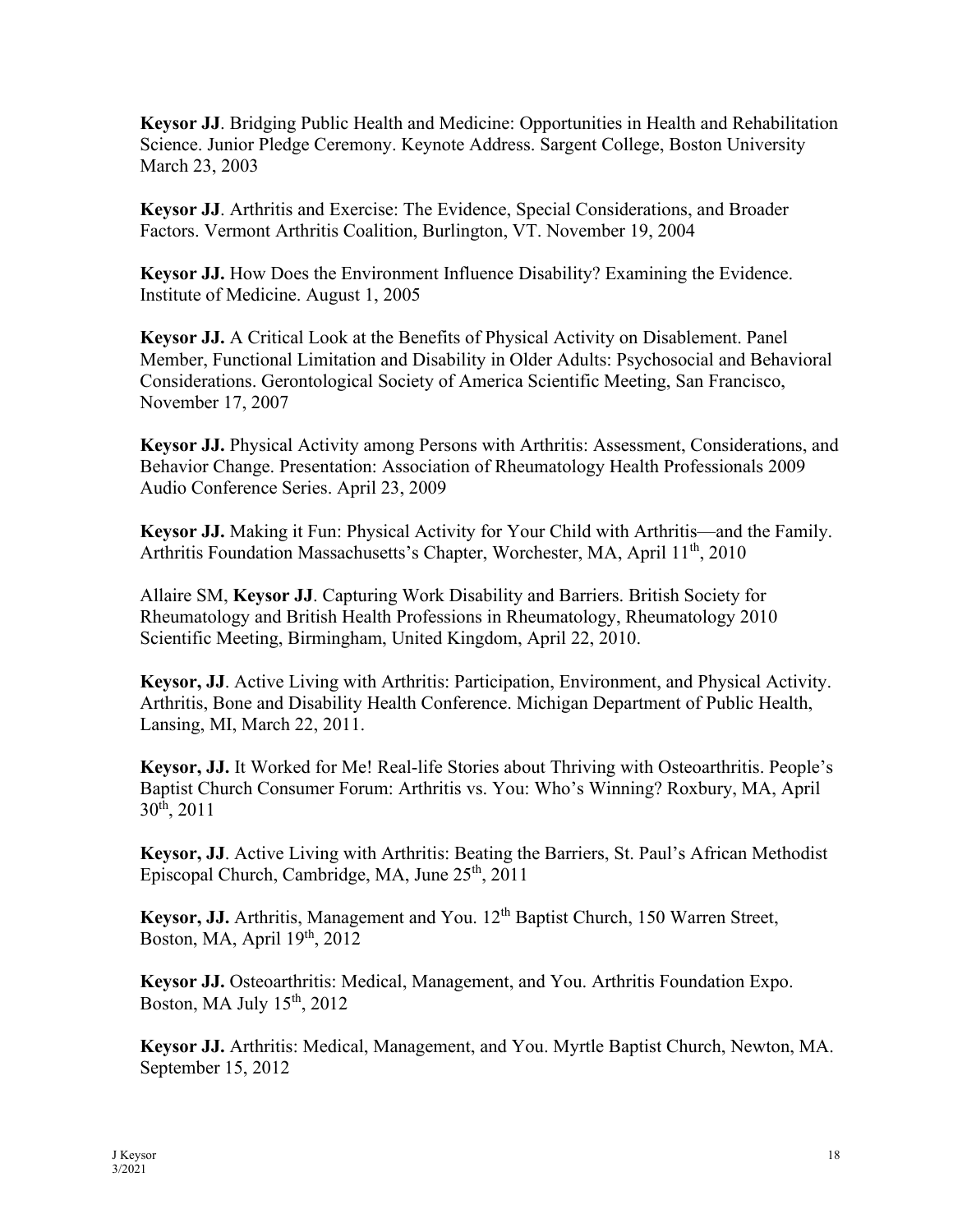**Keysor JJ.** Barriers to exercise adherence: Challenges and Opportunities to fostering adherence. In the Symposium: Exercise Adherence in Arthritis: The Role of Technology. American College of Rheumatology/Association of Rheumatology Health Professionals Scientific Meeting, November 18, 2014 Boston MA.

Vaughan M. **Keysor JJ.** Environmental innovations to promoting exercise adherence. In the Symposium: Exercise Adherence in Arthritis: The Role of Technology. American College of Rheumatology/Association of Rheumatology Health Professionals Scientific Meeting, November 18, 2014 Boston MA.

**Keysor JJ.** Arthritis Work Disability. Massachusetts Vocational Rehabilitation Conference. June 6, 2014. Boston, MA

**Keysor JJ.** Rheumatological Rehabilitation: How Are We Doing? NIDRR Arthritis State of the Science Meeting, Pentagon City, VA, April 7, 2014

**Keysor JJ.** Community-based Interventions to Sustain Employment. NIDRR Arthritis State of the Science Meeting, Pentagon City, VA April 7, 2014

**Keysor JJ.** Arthritis State of the Science Panel: Stakeholder Reflections and Next Steps. NIDDR Arthritis State of the Science Meeting, Pentagon City, VA, April 7, 2014

**Keysor, JJ.** Invited Panel Member Symposia. Return to Work and Work Entry: What we know from research and practice. American College of Rheumatology/Association of Rheumatology Health Professionals Annual Meeting. San Francisco, CA, November 9, 2015

**Keysor, JJ.** Maxwell, JL., Ledingham, A. Active living with Arthritis: Innovation of ENACT. American Physical Therapy Association Massachusetts Chapter Annual Meeting. November 14th, 2015, Norwood, MA

**Keysor, JJ.** Invited Speaker Platform Presentation. When Pain Gets in the Way: Overcoming Barriers to Physical Activity. International Council on Active Aging Conference. November 19 – 21, 2015. New Orleans, LA

**Keysor, JJ.** Invited Panel Member. Early Workplace and Psychosocial Risk Factors for Prolonged Work Disability for Patients with Low Back Pain- Can I Identify and Solve them in my Clinical Practice? New England College of Occupational and Environmental Medicine annual Meeting. November 3-4th, 2015. Newton, MA

**Keysor, JJ**. Invited Speaker. When Pain Gets in the Way: Overcoming Barriers to Physical Activity. International Council on Active Aging Conference. November 19 – 21, 2015. New Orleans, LA.

**Keysor, JJ**. Symposia. Return to work and Work Entry: What we know from research and practice. American College of Rheumatology/Association of Rheumatology Health Professionals Annual Meeting. November 7-11, 2015. San Francisco, CA.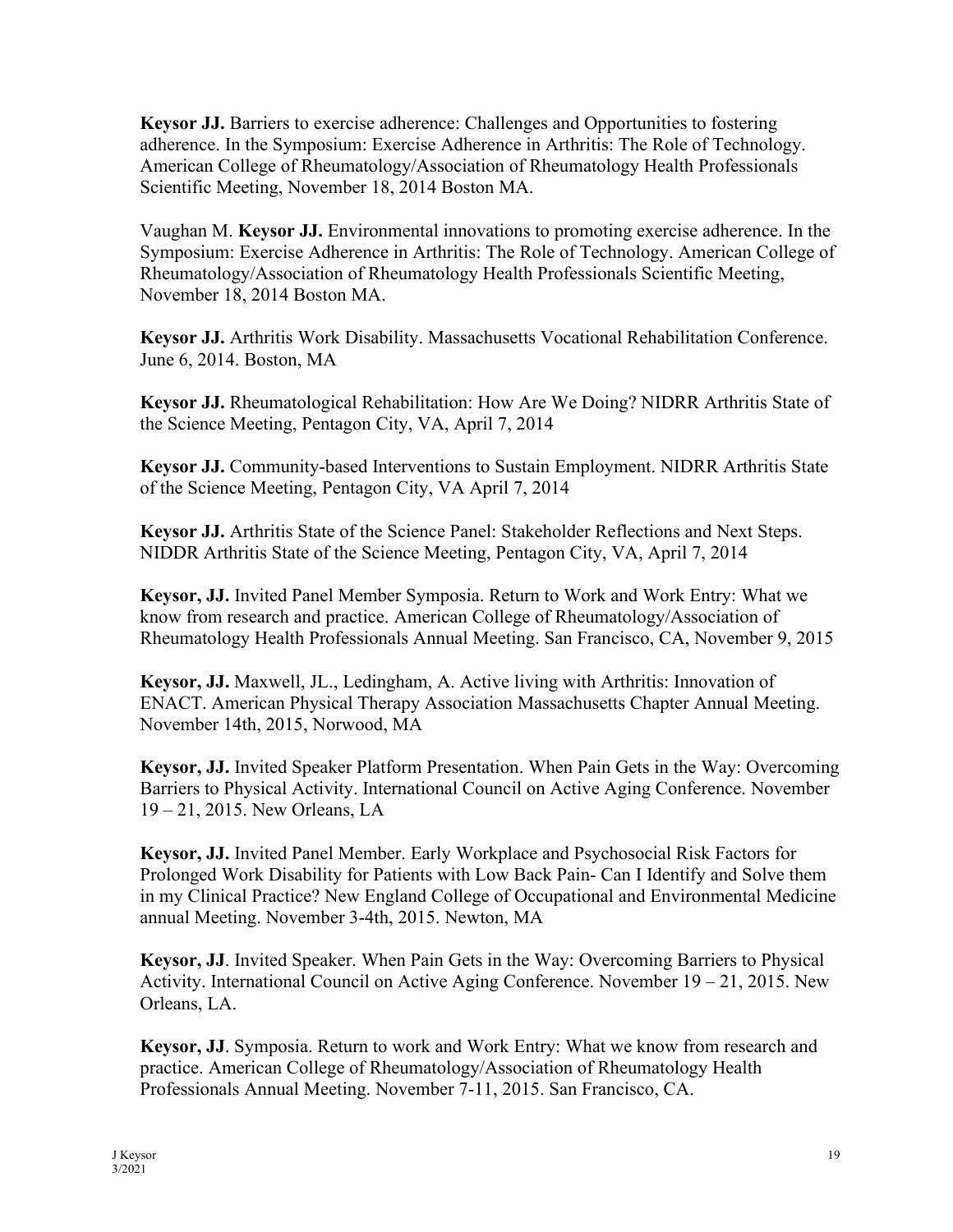**Keysor JJ**. Arthritis and Work: Prevalence, Risk Factors, and Interventions. University of Connecticut School of Medicine, Department of Occupational Medicine, Farmington CT, October 5, 2016

**Keysor JJ**. "Staying at work: Work assessments and rehabilitative interventions for people with Inflammatory Arthritis" Symposium British Society of Rheumatology Annual Meeting, Birmingham, UK April 25, 2017

**Keysor JJ**. "Staying at work: Work assessments and rehabilitative interventions for people with Inflammatory Arthritis" Symposium American Association of Rheumatology Health Professions Annual Meeting, San Diego, CA, November 3 - 8, 2017

#### **ORIGINAL, PEER REVIEWED ARTICLES:**

Riegger-Krugh C, **Keysor J**. Skeletal Malalignments of the Lower Quarter: Correlated and Compensatory Motions and Postures. Journal of Orthopedic & Sports Physical Therapy 23:2:164-170, 1996.

**Keysor JJ**, Sparling JW, Riegger-Krugh C. The Experience of Knee Arthritis in Athletic Young and Middle-Aged Adults: An Heuristic Study. Arthritis Care & Research 11:4:261- 270, 1998.

**Keysor JJ**, Desai T, Mutran EJ. Elderly People's Preferences for Care Setting: Short- and Long-Term Disablement Scenarios. The Gerontologist 39:3:334-344, 1999.

**Keysor JJ**, Currey SS, Callahan LF. Behavioral Aspects of Arthritis and Rheumatic Disease Self-Management. Disease Management & Health Outcomes 9:98-98, 2001.

**Keysor JJ,** Jette AM. Have We Oversold the Benefit of Late-Life Exercise? Journal of Gerontology: Medical Sciences 56A: 412-423, 2001.

Jette AM, **Keysor JJ**. "Uses of Evidence" in Disability and Outcomes and Effectiveness Research: Evidence of What? Milbank Quarterly 80:325-345, 2002.

Jette AM, **Keysor JJ**. Disability Models: Implications for Arthritis Exercise and Physical Activity Interventions. Arthritis Care & Research. 49(1):114-20, 2003.

**Keysor JJ.** Does Late-Life Physical Activity Prevent or Minimize Disablement? A Critical Review of the Scientific Evidence. American Journal of Preventive Medicine 25:129-136, 2003.

**Keysor JJ,** DeVellis BM, DeFriese GH, DeVellis RF, Jordan JM, Konrad TR, Mutran EJ, Callahan LF. A Critical Review of Arthritis Self-Management Strategy Use. Arthritis Care & Research 49(5):724-731, 2003.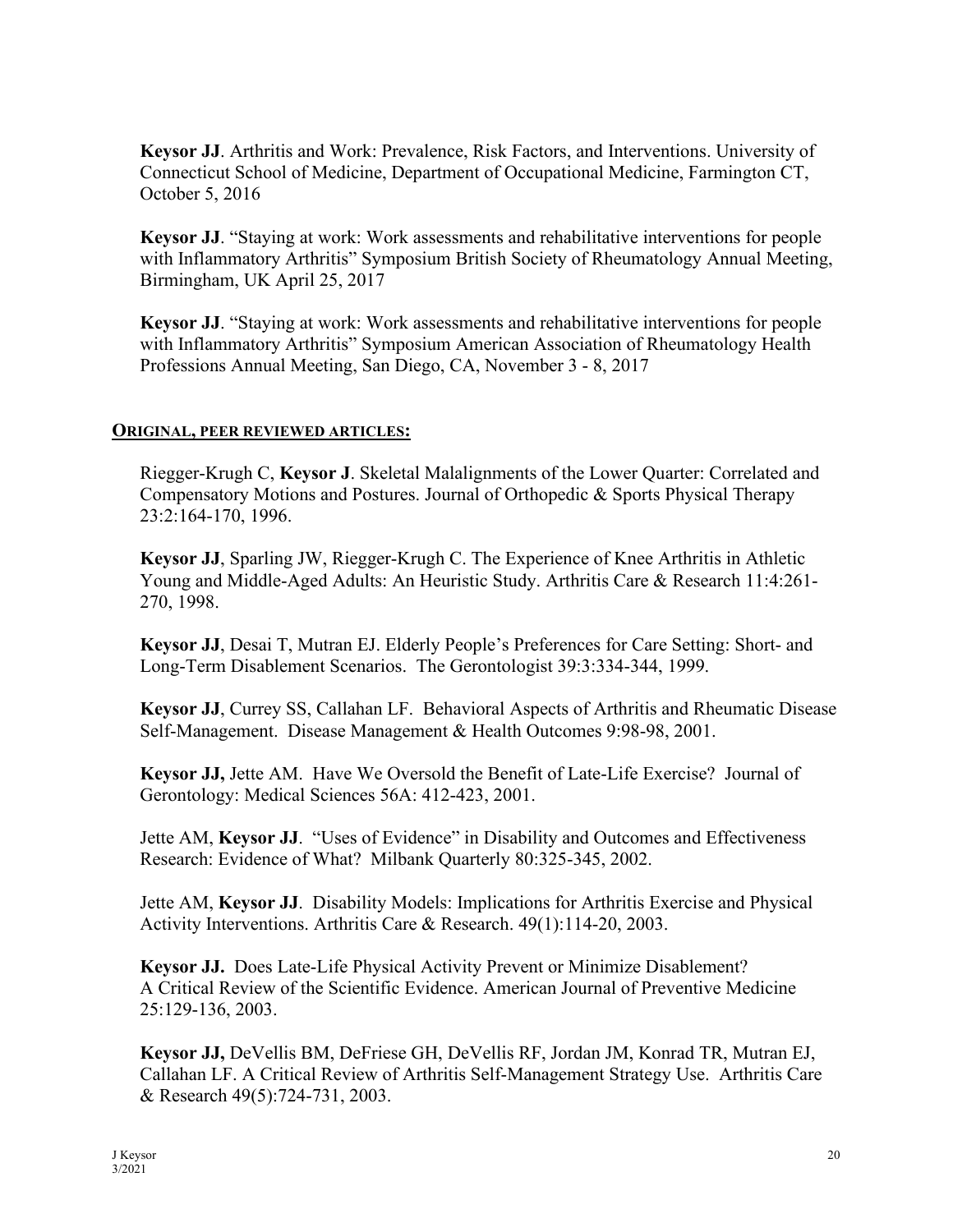Pincus T, **Keysor J**, Sokka T, Krishman E, Callahan LF, Patient Questionnaires and Formal Education Level as Prospective Predictors of Premature Mortality over 10 Years in 97% of 1416 Patients with Rheumatoid Arthritis from 15 United States Private Practices. Journal of Rheumatology, 31(2):229-34, 2004

Dunn JE, Link CL, Felson DT, Crincoli MG, **Keysor JJ**, McKinlay. Prevalence of Foot and Ankle Conditions in a Multi-Ethnic Community Sample of Older Adults. American Journal of Epidemiology. 159(5):491-498, 2004

Jette AM, **Keysor JJ**, Coster W, Pengsheng, N, Haley, S. Beyond Function: Predicting Participation Outcomes in a Rehabilitation Cohort. Archives of Physical Medicine & Rehabilitation. 86(11):2087-94, 2005

**Keysor JJ**, Link CL, Dunn JE, Felson DT, Badlissi F, McKinley JB. Are Foot Disorders Associated with Functional Limitations and Disability Among Community-Dwelling Older Adults? Journal of Aging and Health. 17(6):734-752, 2005

Badlissi F, Dunn JE, Link CL, **Keysor JJ,** McKinlay JB, Felson DT. Foot Musculoskeletal Disorders, Pain, and Foot Related Functional Limitation in Older Persons. Journal of the American Geriatrics Society. 53(6):1029-33, 2005

**Keysor JJ**, Jette AM, Haley SM. Development of the Home and Community Environment (HACE) Instrument. Journal of Rehabilitation Medicine. 37(1):37-44, 2005

**Keysor JJ.** How Does the Environment Influence Disability? Examining the Evidence. Appendix D in Workshop on Disability in America: A New Look. Summaries and Background Papers. Institute of Medicine. National Academies Press, Washington DC, 2005

**Keysor JJ,** Jette AM, Coster W, Prvu Bettger J. Haley, S. Association of Environmental Factors with Levels of Home and Community Participation in an Adult Rehabilitation Cohort. Archives of Physical Medicine & Rehabilitation. 87(12):1566-75, 2006

Hanson H, Monopoli V, Wagner M, **Keysor J.** Low Back Pain in Physical Therapists: A Plan to Change Culture to Minimize Risk. Work: A Journal of Prevention, Assessment & Rehabilitation. 28(2):145-51, 2007

Prvu Bettger JA, Coster WJ, Latham NK, **Keysor JJ**. Analyzing change in recovery patterns occurring in the year after an acute hospitalization. Archives of Physical Medicine and Rehabilitation. 89(7):1267-75, 2008

Allaire S. **Keysor JJ.** Development of a Structured Interview Tool to Help Patients Identify and Solve Rheumatic Condition-Related Work Barriers. Arthritis Care & Research 61(7):988-95, 2009

**Keysor JJ**. Jette AM, LaValley MP, Lewis CE, Torner JC, Nevitt MC, Felson DT, and the Multicenter Osteoarthritis (MOST) Group. Community Environmental Factors Are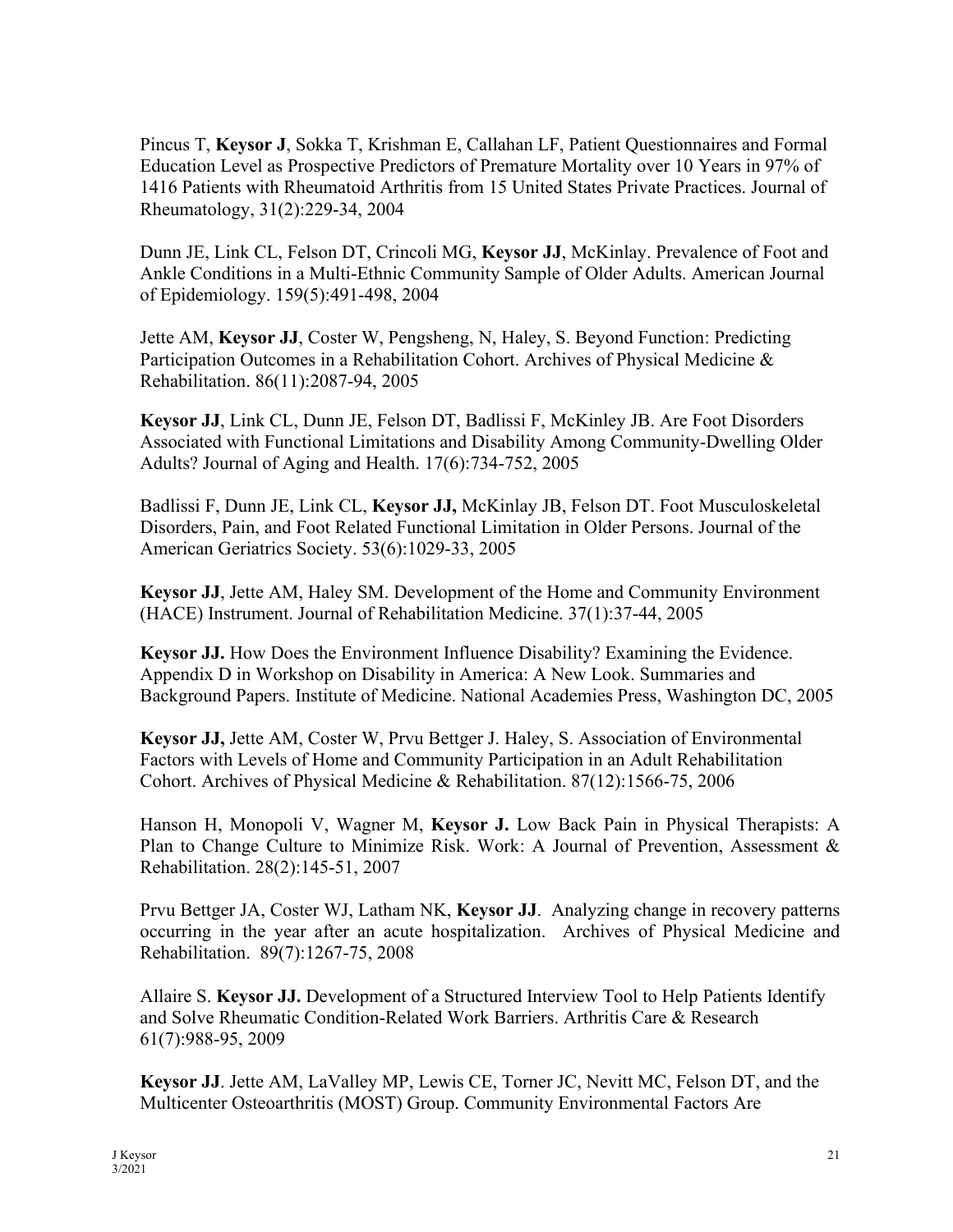Associated with Disability in Older Adults with Functional Limitations: The MOST Study. Journals of Gerontology: A Biological Sciences and Medical Sciences. 54(4):393-43, 2010

White D, Jette AM, Felson DT, Lewis CE, Torner JC, **Keysor JJ**. Are features of the neighborhood environment associated with disability in older adults? Disability and Rehabilitation; 32(8):639-45, 2010

White D, **Keysor JJ,** LaValley MP, Lewis CE, Torner JC, Nevitt MC, Felson DT. Clinically important improvement in function is common in people with or at high risk of knee OA: the MOST study. Journal of Rheumatology, 37(6):1244-51, 2010

White DK, Zhang Y., Nui J., **Keysor JJ,** Lewis CE, Torner JC, Nevitt MC, Felson DT, Neogi T, and the Multicenter Osteoarthritis (MOST) Group. The independent effect of pain in one versus two knees on the presence of low physical function: The MOST Study. Arthritis Care and Research, 62(10), 1433-9, 2010

Foster N, Segal N, Clearfield J, **Keysor J**, Lewis B, Nevitt M, Torner J. Central versus lower body obesity distribution and the association with lower limb physical function and disability. Physical Medicine and Rehabilitation. 2 (12), 1119-26, 2010

White DK, Zhang Y, Niu J, **Keysor JJ**, Nevitt MC, Lewis CE, Torner JC, Neogi T. Do worsening knee radiographs mean greater chances of functional limitation? Arthritis Care and Research. 62 (10), 1433-9, 2010

**Keysor JJ.** Heislein D. Physical Activity Considerations among People with Knee and Hip Osteoarthritis. International Journal of Clinical Rheumatology 5:6:659-667, 2010.

**Keysor JJ**. Brembs A. Exercise—Necessary but Not Sufficient for Improving Function and Preventing Disability? Current Opinion in Clinical Rheumatology, 23(2):211-8, 2011.

White DK, Wilson JC, **Keysor JJ.** Measures of Adult General Functional Status. Arthritis Care and Research, Nov;63 Suppl 11:S297-307, 2011

White DK, **Keysor JJ**, Fredman L. When it hurts, a positive attitude may help: The association of positive affect with daily walking in knee OA, Arthritis Care and Research, Sept 64 (9), 1312-9, 2012

Crandall S, Howlett S, **Keysor JJ**. Exercise adherence interventions for adults with chronic musculoskeletal pain. Phys Ther 93(1)17-21, 2013

Maxwell JL, **Keysor JJ**, Niu J, Singh JA, Wise BL, Frey-Law L, Nevitt MC, Felson DT. Participation Following Knee Replacement: The MOST Cohort Study. Phys Ther. 2013 Nov: 93(11):1467-74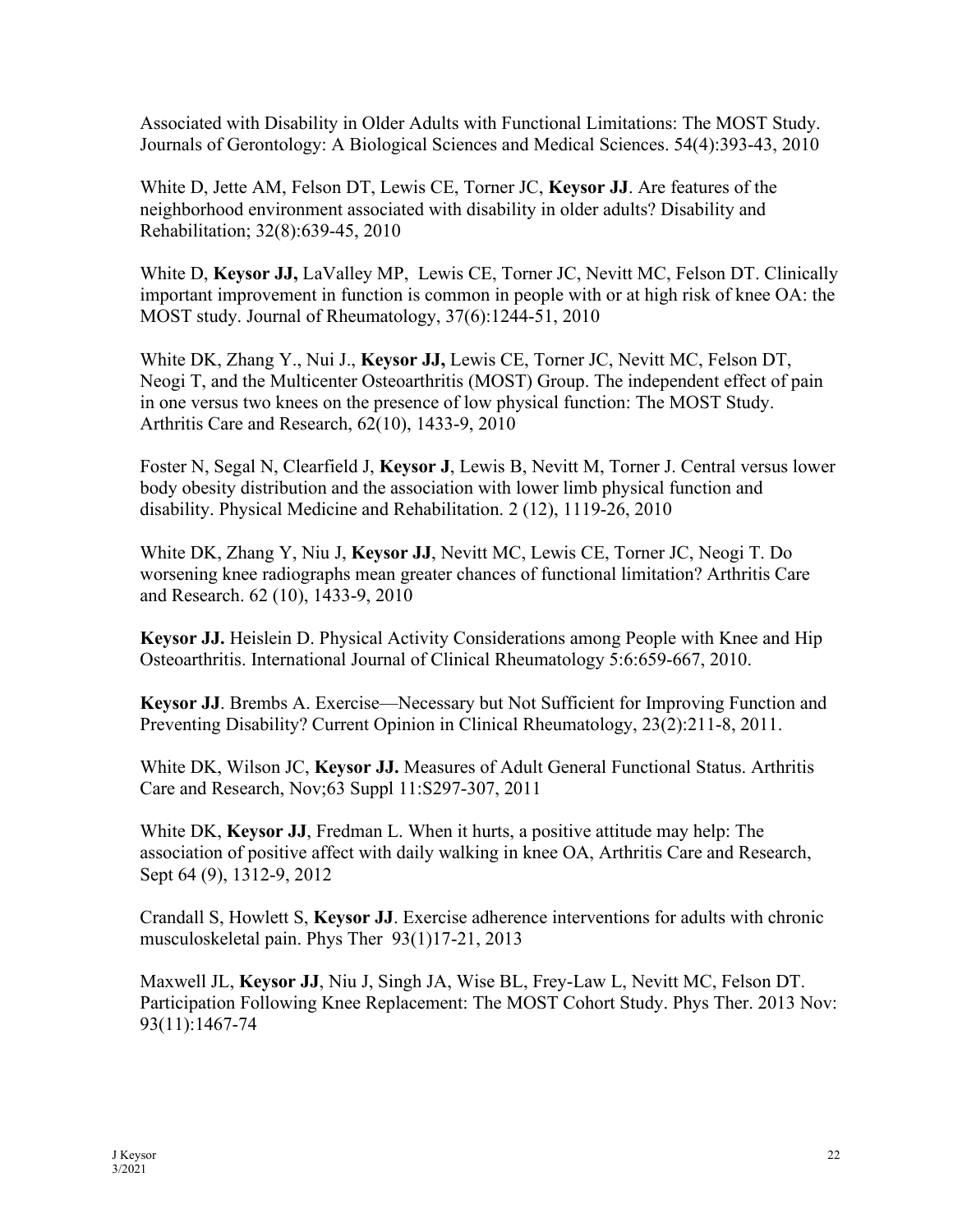Wise BL, Niu J, Zhang Y, Felson DT, Bradley LA, Segal N, **Keysor J**, Nevitt M, Lane NE. The association of parity with osteoarthritis and knee replacement in the Multicenter Osteoarthritis Study. Osteoarthritis Cartilage. 2013 Dec;21(12):1849-54

Allaire SA, AlHeresh R, **Keysor JJ**. Effect of Arthritis and Other Rheumatic Conditions on Employment. WORK . 2013;45(3):417-20

Allaire SJ, AlHeresh R, **Keysor JJ**. Risk factors for work disability associated with arthritis and other rheumatic conditions. WORK 2013;45(4):499-503

Bacon KL, Heeren T, **Keysor JJ**, Stuver SO, Cauley JA, Fredman L. Longitudinal and Reciprocal Relationships Between Depression and Disability in Older Women Caregivers and Noncaregivers. Gerontologist. 2015 Feb 9 ahead of print PMID 26035874

AlHeresh RA, **Keysor JJ**. The Work Activity and Participation Outcomes Framework: A new Look at Work Disability outcomes through the lens of the ICF. Int J Rehabil Res 2015 Jun:28(2):107-12. PMID 25715231.

AlHeresh RA, Vaughan V, LaValley MP, Coster W, **Keysor JJ.** Critical appraisal of the quality of literature evaluating psychometric properties of arthritis work outcome assessments: A systematic review. Arthritis Care Res. 2015 doi: 10.1002/acr.22814.

Vaughan M, LaValley MP, AlHeresh R, **Keysor JJ.** Which Features of the Environment Impact Community Participation of Older Adults? A Systematic Review and Meta-Analysis. J Aging Health. 2015 Nov 17. pii: 0898264315614008. [Epub ahead of print]

**Keysor, JJ.** AlHeresh, RA., Vaughan, M., LaValley, M., Allaire, SA. The Work-It Study for People with Arthritis: Study Protocol and Baseline Sample Characteristics. WORK 2016 Jun 14;54(2):473-80. doi: 10.3233/WOR-162331.

Maxwell JL, Vaughan M, Ledingham A, Felson D, **Keysor JJ**. Fear of the Known and Unknown: Factors Affecting Participation Following Knee Replacement among Persons with Participation Restriction. J Geriatr Phys Ther. 2016 Nov 7. [Epub ahead of print]

Vaughan, M., LaValley, M., Orsmond, G., Niu, J., Lewis, C., Segal, N., Nevitt, M., Felson, D. **Keysor, JJ.** Perceived Community Environmental Factors Predict Risk of 5-year Participation Restriction among Older Adults with or at Risk of Knee Osteoarthritis: the MOST study. Arthritis Care Res. 2017 Jan 27. doi: 10.1002/acr.23085.

AlHeresh, R., La Valley, M., Coster, W., **Keysor, J**. Construct validity and scoring methods of the World- Health Organization- Health and Work Performance Questionnaire among workers with arthritis. Journal Occup Environ med. 20017 Jun;59(6):e112-e118.

Vaughan M, Felson DT, LaValley M, Orsmond G, Niu J, Lewis CE, Segal NA, Nevitt MC, **Keysor JJ**. Affect and Incident Participation Restriction in Adults with Knee Osteoarthritis: The MOST Study. Arthritis Care Res (Hoboken). 2017 Jul 7. doi: 10.1002/acr.23308. [Epub ahead of print]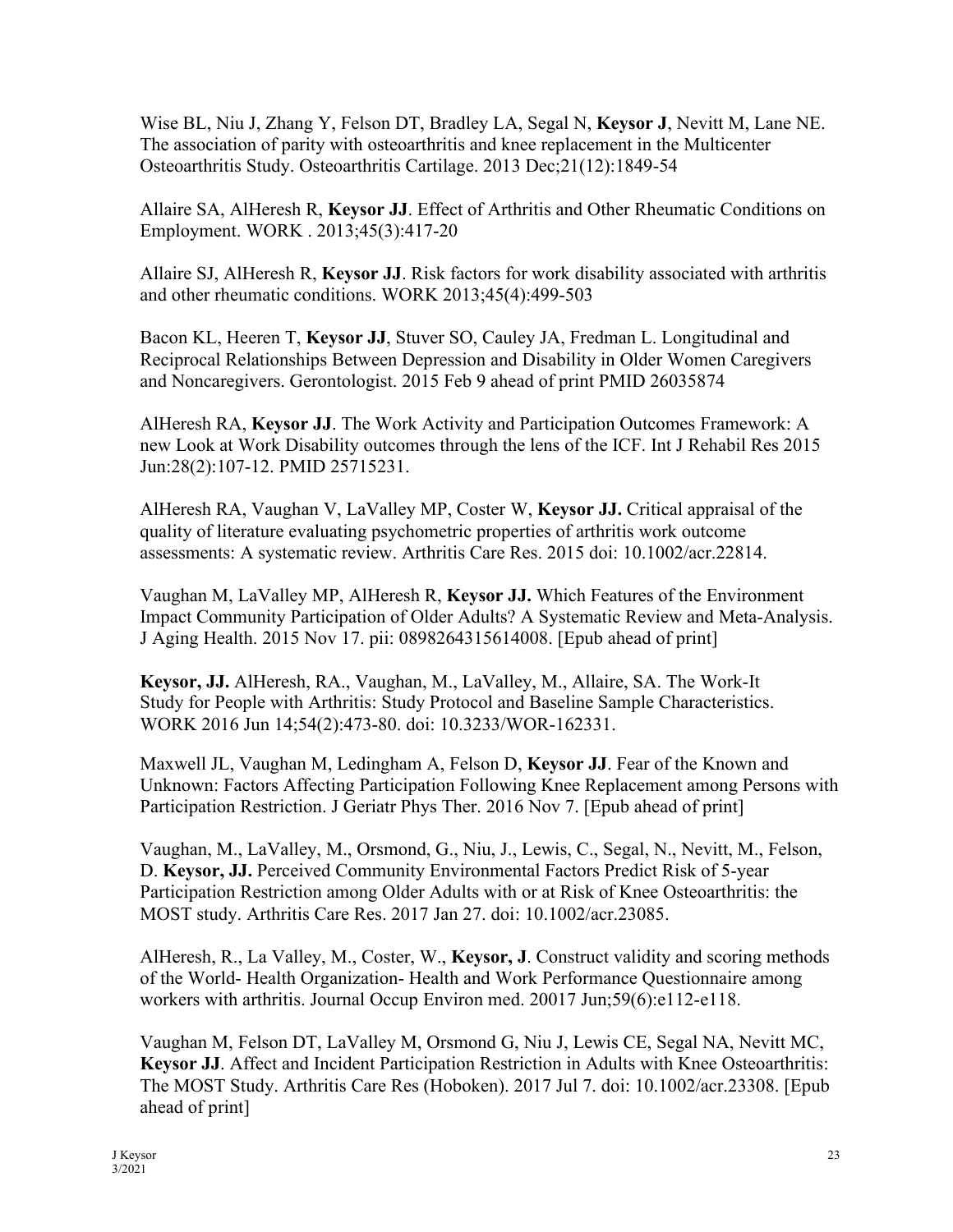**Keysor JJ,** LaValley M, Brown C, Felson DT, AlHeresh R, Vaughan M, Yood R, Reed J, Allaire S. Efficacy of a Work Disability Prevention Program for People with Arthritis and Musculoskeletal Conditions: The Work It Study Trial. Arthritis Care Res (Hoboken). 2017 Sep 21. doi: 10.1002/acr.23423. [Epub ahead of print]

Feng-Hang, C, Jette A, Slavin M, Baker K, Pengsheng N, **Keysor J.** Detecting Functional Change in Response to Exercise in Knee Osteoarthritis: A Comparison of Two Computerized Adaptive Tests. BMC Musculoskeletal Disorders. BMC Musculoskeletal Disorders 2018 Jan 23;19(1):29

Ledingham A, Cohn ES, Baker KR, **Keysor JJ**. Exercise adherence: beliefs of adults with knee osteoarthritis over 2 years. Physiother Theory Pract. 2019 Jan 17:1-16.

Baker K, LaValley MP, Brown C, Felson DT, Ledingham A, **Keysor JJ.** Efficacy of Computer-based Telephone Counseling on Long-term Adherence to Strength Training in Elders with Knee Osteoarthritis: A Randomized Trial. Arthritis Care Res (Hoboken). 2020;72(7):982-990.

Roseen EJ, Ward RE, **Keysor JJ**, Atlas SJ, Leveille SG, Bean JF. [The Association of Pain](https://pubmed.ncbi.nlm.nih.gov/31994830/?from_term=keysor+j&from_sort=date&from_pos=1)  [Phenotype with Neuromuscular Impairments and Mobility Limitations Among Older](https://pubmed.ncbi.nlm.nih.gov/31994830/?from_term=keysor+j&from_sort=date&from_pos=1)  [Primary Care Patients: A Secondary Analysis of the Boston Rehabilitative Impairment Study](https://pubmed.ncbi.nlm.nih.gov/31994830/?from_term=keysor+j&from_sort=date&from_pos=1)  [of the Elderly.](https://pubmed.ncbi.nlm.nih.gov/31994830/?from_term=keysor+j&from_sort=date&from_pos=1) Physical Medicine and Rehabilitation. 2020;12(8):743-753. doi:10.1002/pmrj.12336

Shulman J, Zurakowski D, **Keysor J**, Jervis K, Sethna NF. Offset Analgesia Identifies Impaired Endogenous Pain Modulation in Pediatric Chronic Pain Disorders. Pain [published online ahead of print, 2020 Jul 8]. *Pain*. 2020;10.1097 doi:10.1097/j.pain.0000000000001984

Shulman J, Smith A, **Keysor J**, Kenney A, Damice B, Jervis K, Zurakowski D, Sethna NF. Putting Fitness to the Test: Clinical Application of the Fitkids Treadmill Test in Youth with Chronic Pain. European Journal of Physical Therapy. June 15, 2020

Under Review:

Joyce C., **Keysor JJ**, Stevans J., Ready K., Roseen E., Saper R., Beyond the Pain: A Qualitative Study Exploring the Physical Therapy Experience of Patients with Chronic Low Back Pain, *Physical Therapy Theory and Practice*, Revise and Resubmit

Joyce C., Roseen ER, **Keysor JJ**, Gross KD, Culpepper L., Saper RB., Can Yoga or Physical Therapy for Chronic Low Back Pain Improve Depression and Anxiety Among a Racially Diverse, Low-Income Urban Sample? A Secondary Analysis of a Randomized Controlled Trial, *Archives of Physical Medicine and Rehabilitation*, Revise and Resubmit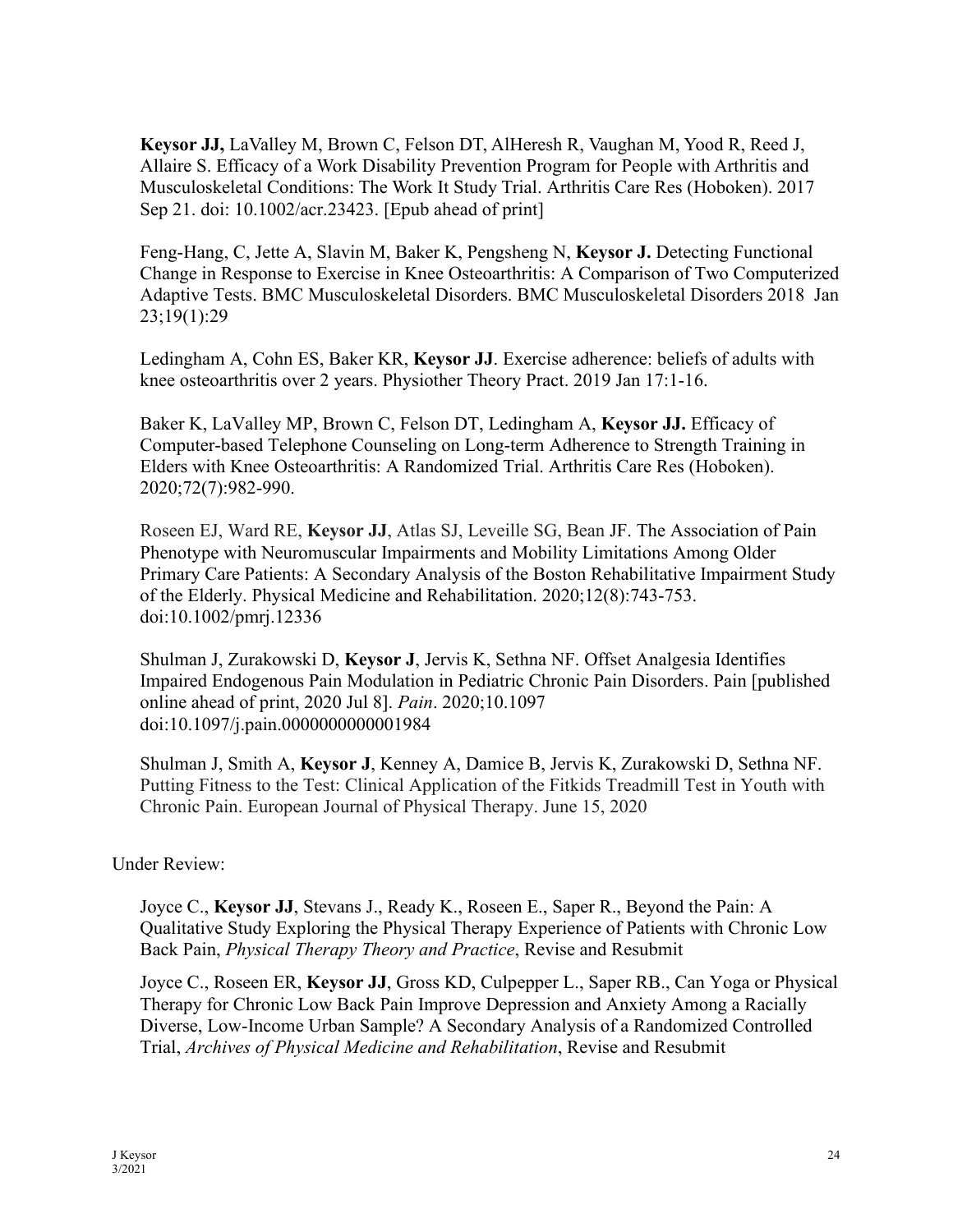AlHeresh R., Vaughan M., Hanouna I., **Keysor JJ.** Recruitment Cost-Effectiveness for an Arthritis Work Disability Prevention Randomized Clinical Trial: The Work It Study, *Trials*, Under Review

#### **CASE REPORTS, CHAPTERS, EDITORIALS, ABSTRACTS**

*Proceedings of Meetings & Invited Papers:*

**Keysor JJ.** How Does the Environment Influence Disability? Examining the Evidence. Appendix D in Workshop on Disability in America: A New Look. Summaries and Background Papers. Institute of Medicine. National Academies Press, Washington DC, 2005

**Keysor JJ.** A Critical Look at the Benefits of Physical Activity on Disablement. Panel Member, Functional Limitation and Disability in Older Adults: Psychosocial and Behavioral Considerations. Gerontological Society of America Scientific Meeting, San Francisco, November 17, 2007

**Keysor JJ.** Physical Activity among Persons with Arthritis: Assessment, Considerations, and Behavior Change. Presentation: Association of Rheumatology Health Professionals 2009 Audio Conference Series. April 23, 2009

Allaire SM, **Keysor JJ**. Capturing Work Disability and Barriers. British Society for Rheumatology and British Health Professions in Rheumatology, Rheumatology 2010 Scientific Meeting, Birmingham, United Kingdom, April 22, 2010.

**Keysor, JJ**. Work Assessments: A How-To That Could Save Your Patient's Life (Job). The Work Experience Survey for Persons with Rheumatic Conditions. Association of Rheumatology Health Professionals. Atlanta, GA. November, 2011.

**Keysor JJ**, Ledingham A. Overcoming Obstacles to Exercise among People with Arthritis: How can *You* Help? Journal on Active Aging. International Council on Active Aging. May-June, p34-41 2014

### *Textbook Chapters:*

**Keysor JJ.** White DK. Community Participation and the Environment: Theoretical, Assessment and Clinical Implications.  $5<sup>th</sup>$  Edition, Physical Medicine and Rehabilitation: Principle and Practice. 2010

#### *Publications (Not Peer Reviewed)*

**Keysor J**. Lumbar Spinal Fusions: Preparation for Surgery, Pre- and Post-Operative Care, & Rehabilitation Program. Duke University Medical Center, Durham, NC, 1989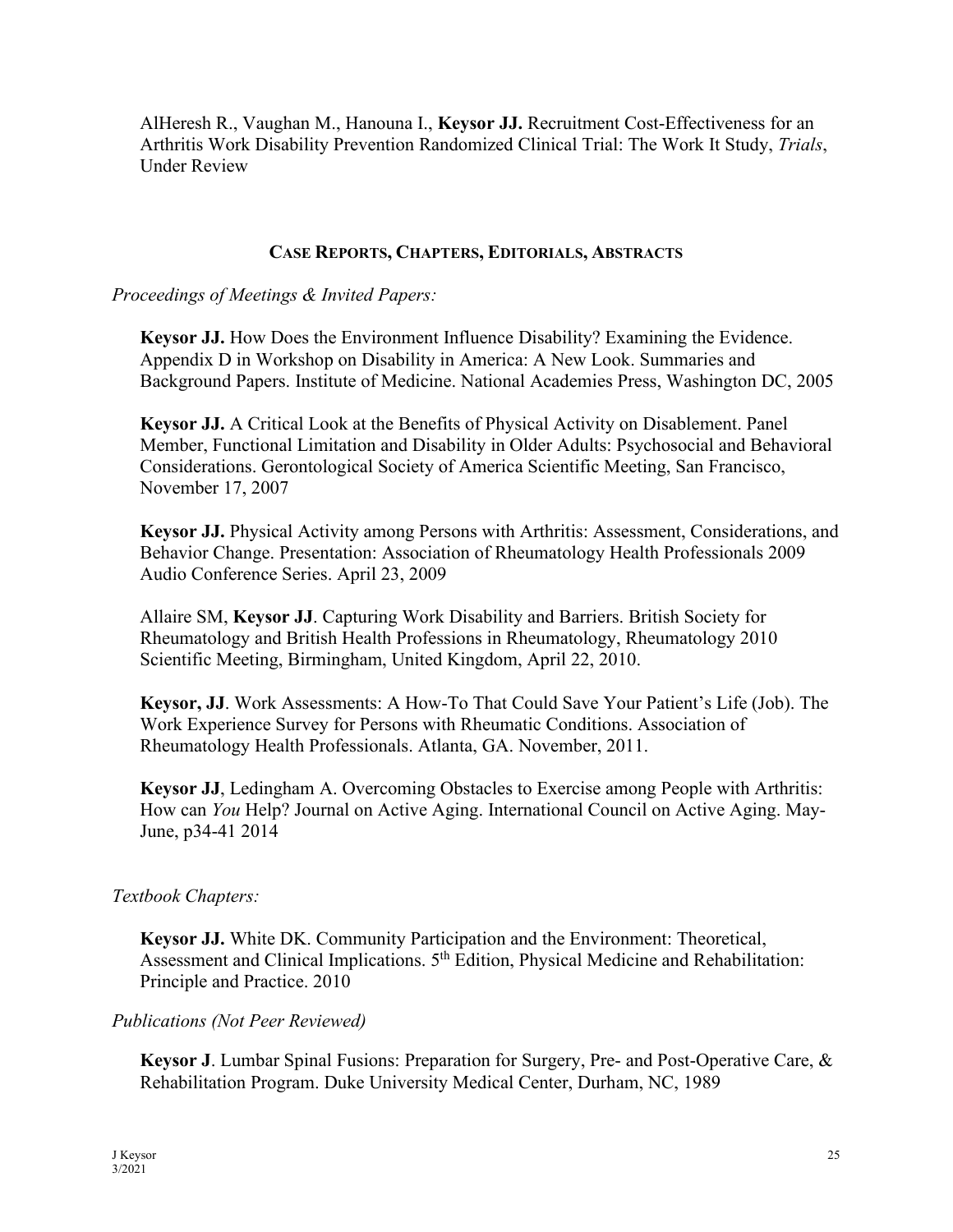Schenkman M, **Keysor J**, Chandler J, Cotter-Laub K, MacAller H. Axial Mobility Exercise Program: Instructor's Manual. Claude D. Pepper Older American's Independence Center at Duke University, Durham, NC, 1993

Chandler J, Cotter-Laub K, **Keysor J**, MacAller H, Schenkman M. Axial Mobility Exercise Program: Participant's Manual. Claude D. Pepper Older American's Independence Center at Duke University, Durham, NC, 1993

**Keysor JJ**, Riegger-Krugh C. Physical Activity Recommendations for People Living with Knee Joint Arthritis. Videotape, Health Sciences Consortium of Chapel Hill, NC, 1995.

*Abstracts (peer reviewed)*

**Keysor JJ**, Silberman B. Continuous Quality Improvement. American Physical Therapy Combined Sections Meeting, February 1992.

**Keysor JJ**, Riegger-Krugh C. Physical Activity Recommendations for People Living with Knee Arthritis. American Physical Therapy Association Annual Conference (Video Presentation) June 17, 1996.

**Keysor JJ,** Desai T, Mutran EJ. Elderly Peoples' Preferences for Home vs. Nursing Home Care after a Hypothetical Stroke. World Congress of Gerontology International Conference, August 17, 1997.

**Keysor JJ**, Riegger-Krugh C. Physical Activity Recommendations for People Living with Knee Joint Arthritis. American College of Rheumatology and Association of Rheumatology Health Professionals Annual Scientific Meeting, November 1997.

**Keysor JJ**, Jordan JM, Callahan LF, DeVellis RF, Helmick C. Physical Disability in Community Dwelling Elderly Persons: The Role of Pain and Psychosocial Factors. American Public Health Association Annual Meeting, November 15-19, 1998.

**Keysor JJ**, Callahan LF, Pincus T. Self-Report Questionnaire Scores Predict 10-Year Mortality in 1416 Individuals with Rheumatoid Arthritis. American Public Health Association Annual Meeting, November 15-19, 1998.

**Keysor JJ**, Pincus T, Callahan LF, Currey SS, Uhrick D. Associations of Lower Extremity Joints With 25-Foot Walk Time. American College of Rheumatology and Association of Rheumatology Health Professionals Annual Scientific Meeting, November 14-17, 1999.

**Keysor JJ**, Callahan LF, Uhrick D, Jonas E. Functional Activity-Related Self-Management Practices Among Persons with Rheumatoid Arthritis: The Role ff Physical Disability. American College of Rheumatology and Association of Rheumatology Health Professionals Annual Scientific Meeting, November 14-17, 1999.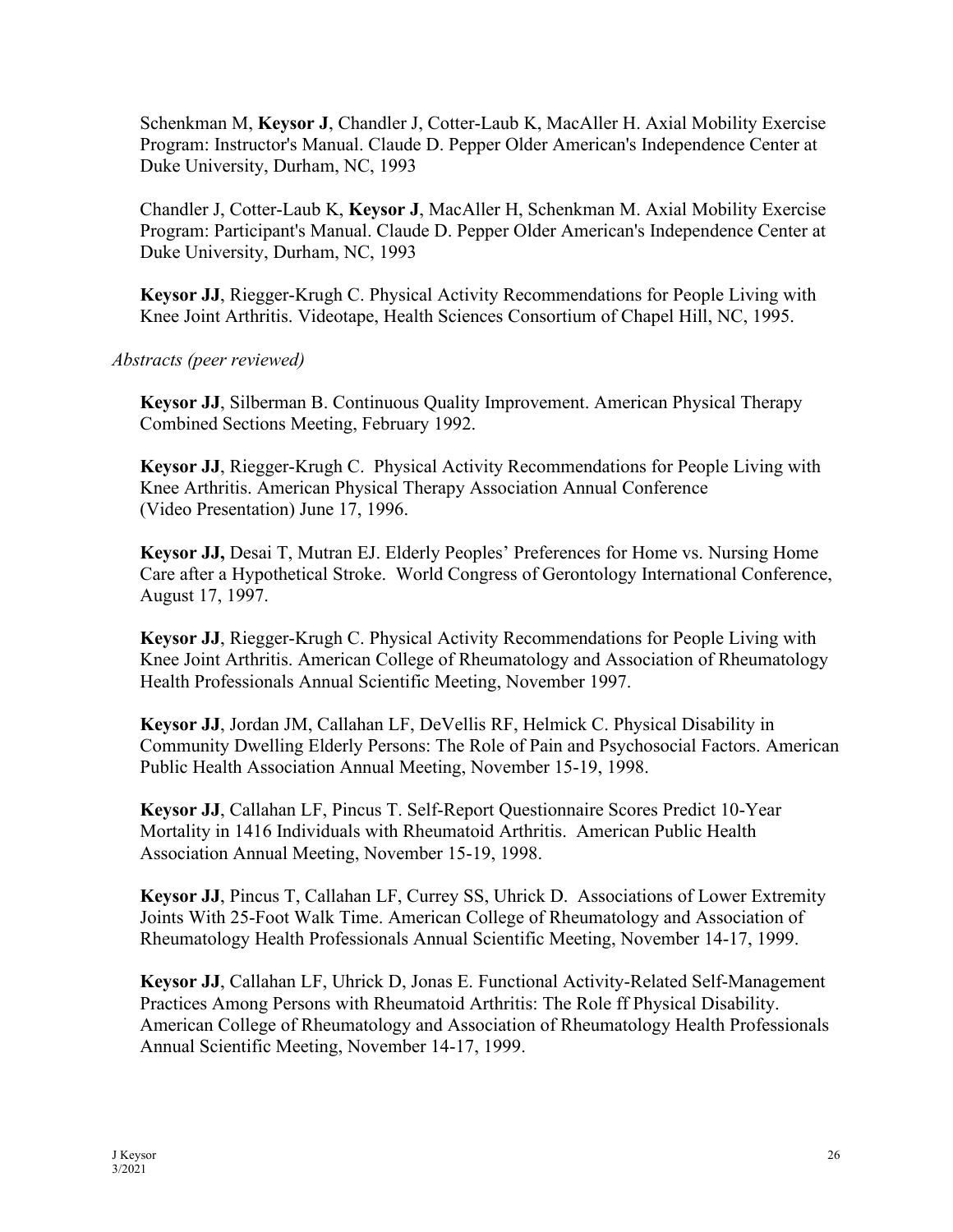Pincus T. Callahan LF, **Keysor JJ**. Evidence-Based Predictors of Mortality Over 10 Years in Rheumatoid Arthritis: Age, Comorbidity, Male Sex, Poor Functional Status, And Rheumatoid Factor. American College of Rheumatology and Association of Rheumatology Health Professionals Annual Scientific Meeting, November 14-17, 1999.

Callahan LF, **Keysor JJ**, Uhrick DL, O'Koon ML, Axtell EE, Taylor ML. Physicians' Attitudes Toward Alternative Therapies Related to Arthritis Care and Treatment. American College of Rheumatology and Association of Rheumatology Health Professionals Annual Scientific Meeting, November 14-17, 1999.

Callahan LF, Currey SS, **Keysor JJ**, Uhrick DL, Jordan JM, DeVellis RF, Bernard SL, Konrad TR, DeFriese GH. Exploration of Self-Management Practices among Persons with Rheumatoid Arthritis. American College of Rheumatology and Association of Rheumatology Health Professionals Annual Scientific Meeting, November 14-17, 1999.

**Keysor JJ**. Self-management in Arthritis. Institute of Aging Exploratory Project Grants, University of North Carolina at Chapel Hill, October 20, 1999. **Keysor JJ**. Self-management in Arthritis: The Role of Sociodemographic and Diseaserelated Factors. American College of Rheumatology and Association of Rheumatology Health Professionals Annual Scientific Meeting, November 2, 2000.

**Keysor JJ**, DeVellis BM, Callahan LF, DeVellis RF, Jordan JM, Mutran EJ. Emotions in Arthritis: Development of a New Measure. American College of Rheumatology and Association of Rheumatology Health Professionals Annual Scientific Meeting, November 1, 2000.

**Keysor JJ,** Kooyoomjian JT, Jette AM. Development of a Measure to Assess Elder's Attitudes Regarding Disability. Gerontological Society of America, November 18<sup>th</sup>, 2001.

**Keysor JJ**, Kooyoomjian JT, Young D, Jette AM. Elders' Attitudes and Beliefs Related to Disability: Pilot Test of a New Measure. Gerontological Society of America, November 27, 2002.

**Keysor JJ,** Crincoli M, Link C, Dunn JE, Felson D, McKinlay JB. Association of Flat Feet and Toe Disorders with Physical Functioning in a Multi-Ethnic Community Sample. Gerontological Society of America, November 26, 2002.

**Keysor JJ,** Haley SM, Jette AM. Development and Pilot Test of a New Home and Community Assessment. 9th North American Collaborating Center on ICF. Washington University, St. Louis. MO, 2003.

**Keysor JJ**. Jette AM. Felson DT. Gender Differences Regarding Relationships among Environment, Attitudes and Disability. Poster Presentation, National Institutes of Health. Building Interdisciplinary Research in Women's Health Symposium. Bethesda, MD. October 4-5, 2004.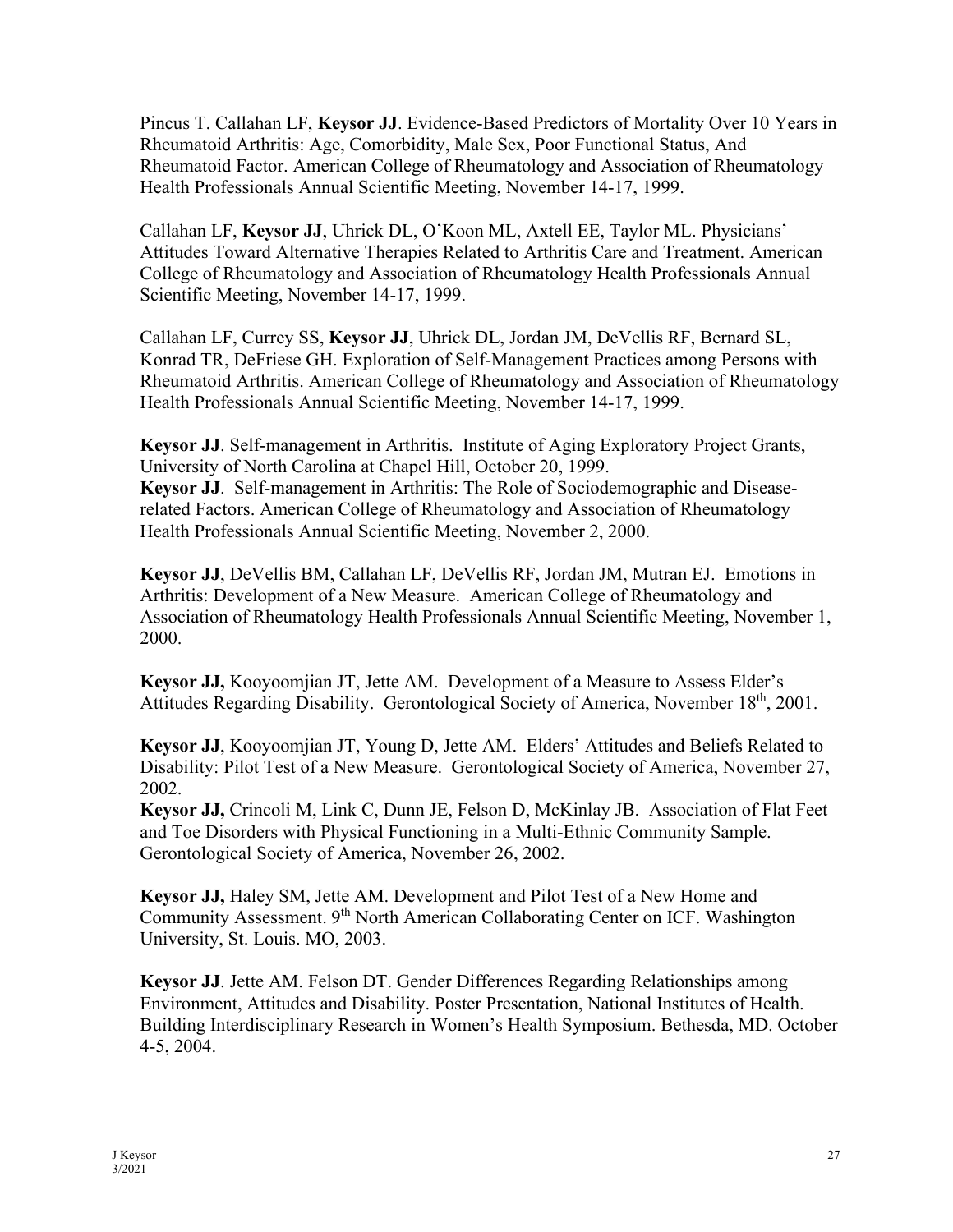**Keysor JJ**. Jette AM. Felson DT. Is the Environment Related to Disability Among Older Adults? New England Building Interdisciplinary Research in Women's Health Meeting. University of Connecticut. May 11, 2004

**Keysor JJ**, Jette AM, LaValley MP, Lewis CE, Torner, JM, Nevitt MC, Felson DF. Is the Community Environment Associated with Disability in Adults with Functional Limitations? American College of Rheumatology and Association of Rheumatology Health Professionals Scientific Meeting. San Diego, November 16, 2005.

Prvu Bettger J, **Keysor J,** Coster W, Jette A. Home and Community Participation Outcomes Post-Acute Care: Role of the Environment. 11th Annual North American Collaborating Center Conference on the International Classification of Functioning, Disability and Health (ICF): Mapping the Clinical World to the ICF. Rochester, Minnesota, June 22, 2005.

Prvu Bettger J, **Keysor J,** Coster W, Jette A. (2005). Do Environmental Factors Predict Home and Community Participation Post-acute Care. 82<sup>nd</sup> Meeting of the American Congress of Rehabilitation Medicine: Achieving Evidence-Based Rehabilitation. Chicago, Illinois, September 29<sup>th</sup>, 2005.

**Keysor JJ**, LaValley MP, Jette AM, Lewis CE, Torner JC, Nevitt MC, Felson DT. Rural Environments Have More Barriers but Are Not Necessarily Associated with More Disability. American College of Rheumatology and Association of Rheumatology Health Professionals Scientific Meeting. Washington DC, November 15, 2006.

Allaire S, Cochrane F, **Keysor JJ**. Full assessment of the work barriers experienced by employed persons with rheumatic disorders. Does the Work Experience Survey assess important work barriers for persons with rheumatic disorders? American College of Rheumatology and Association of Rheumatology Health Professionals Scientific Meeting. Washington DC, November 10, 2006.

Prvu Bettger JA, Coster WJ, Latham NK, **Keysor JJ**. Post-acute care recovery patterns of personal care and instrumental functional activity performance. American College of Rehabilitation Medicine Annual Scientific Meeting. Boston, MA, September 27, 2006.

Prvu Bettger JA, Coster WJ, **Keysor JJ**, Latham NK. Post-Acute Care Support and Health Service Environmental Factors Associated with Change in Personal Care and Instrumental Functional Activity Performance. Submitted to the 12th Annual North American Collaborating Center Conference on the International Classification of Functioning, Disability and Health (ICF). Vancouver, British Columbia, June 6, 2006.

**Keysor JJ**, LaValley MP, Jette AM, Lewis CE, Torner JC, Nevitt MC, Felson DT and the Multicenter Osteoarthritis (MOST) Study. Is the Community Environment Associated with Disability in Older Adults with Functional Limitations? Gerontological Society of America Scientific Meeting, San Francisco, November 17, 2007.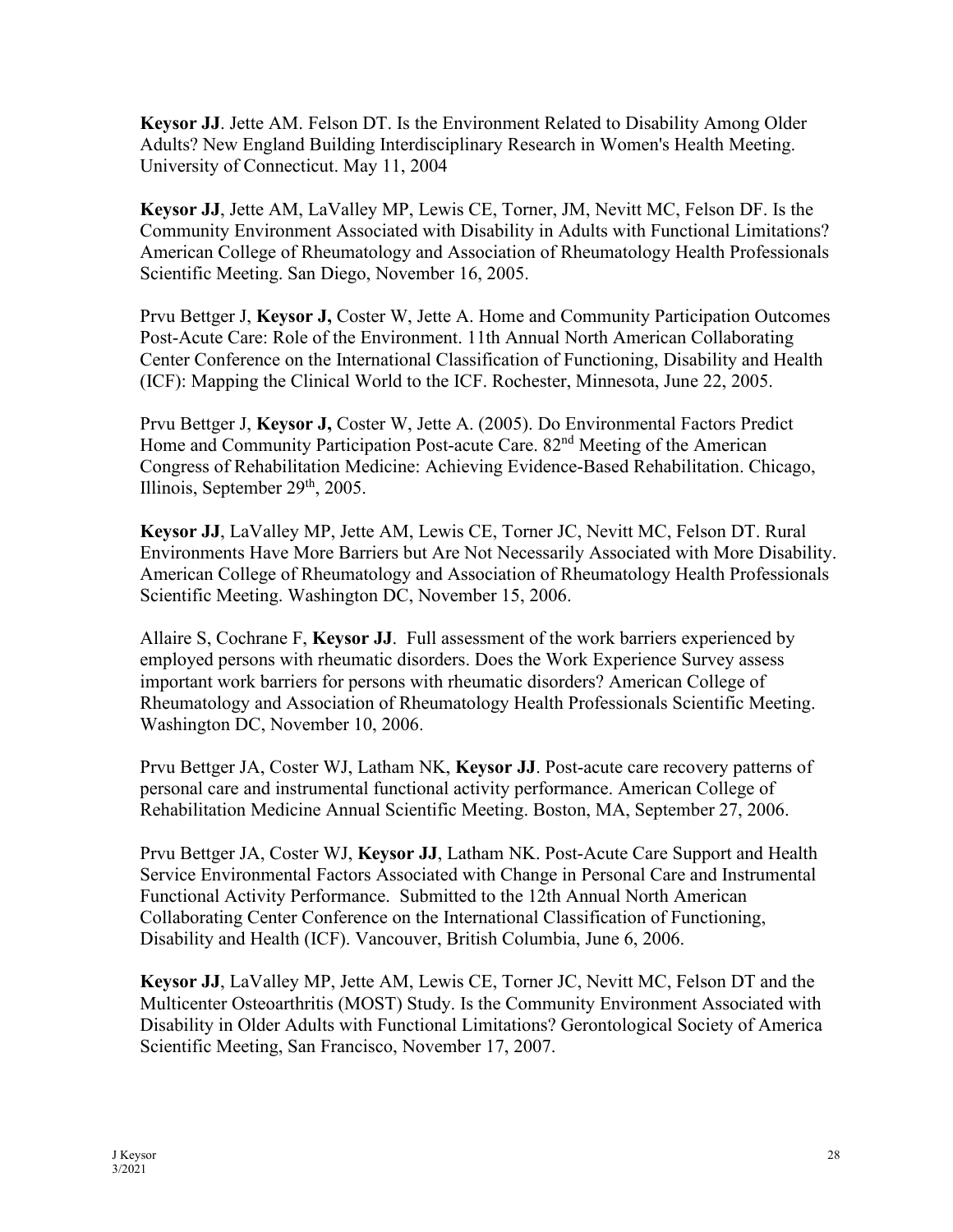White DK, **Keysor JJ**, Jette AM, Lewis CE, Torner JC, Nevitt MC, Felson DT and the Multicenter Osteoarthritis (MOST) Study. Which Environmental Factors in the Community are Associated with Disability? Association of Rheumatology Health Professionals. Annual Meeting, Boston, MA, November 10, 2007.

White DK, **Keysor JJ**, Jette AM, Lewis CE, Torner JC, Nevitt MC, Felson DT and the Multicenter Osteoarthritis (MOST) Study. Better that matters. Frequency and predictors of meaningful functional improvements: The MOST Study. Association of Rheumatology Health Professionals. Annual Meeting, San Francisco, CA, October 26, 2008

White DK, Felson DT, Jette AM, Lewis CE, Torner JC, Nevitt MC, **Keysor JJ,** and the Multicenter Osteoarthritis (MOST) Study. Minimal Detectible Change in Functional Limitation and Disability Over 30 Months among Older Adults with Knee Pain. Association of Rheumatology Health Professionals. Annual Meeting, San Francisco, CA, October 26, 2008

Allaire S. **Keysor JJ**. Occupational and Physical Therapist (OT/PT) Use of a Structured Interview for Identifying and Forming Solutions to Patients' Rheumatic Condition (RC) Work Problems. Association of Rheumatology Health Professionals. Annual Meeting, San Francisco, CA, October 27, 2008

**Keysor JJ**, White, DK, Prvu-Bettger J. The Environment-Disablement Link: Interpretation of the Evidence in Terms of Clinical Implications. PT Annual Conference & Exposion of the American Physical Therapy Association Annual Meeting, San Antonio, TX, June 2008

White, DK, **Keysor, JJ**, Jette, AM, Felson, DF et al. Elements of the environment are associated with less disability in older adults. American Physical Therapy Association, Combined Section Meeting, Nashville, TN, February 2008.

Allaire S, Baker N, **Keysor J**. Beliefs and Practices of Occupational and Physical Therapists About Their Role in Addressing the Health-Related Work Problems of Their Patients with Chronic Health Conditions. Association of Rheumatology Health Professionals. Annual Meeting, Philadelphia, PA 2009

White D, Zhang Y, Niu J, Felson D, **Keysor J**, Nevitt N, Lewis, LE, Torner J, Neogi T. Do Worsening Knee Radiographs Mean More Chance of Poor Functional Outcome? The MOST Study. Association of Rheumatology Health Professionals. Annual Meeting, Philadelphia, PA 2009

White DK, **Keysor JJ**, Jette AM, Lewis CE, Torner JC, Nevitt MC, Felson DT and the Multicenter Osteoarthritis (MOST) Study. Better that matters. Frequency and predictors of meaningful functional improvements: The MOST Study. American Physical Therapy Association Combined Sections Meeting. Las Vegas, February 11, 2009

White DK, Felson DT, Jette AM, Lewis CE, Torner JC, Nevitt MC, **Keysor JJ,** and the Multicenter Osteoarthritis (MOST) Study. Minimal Detectible Change in Functional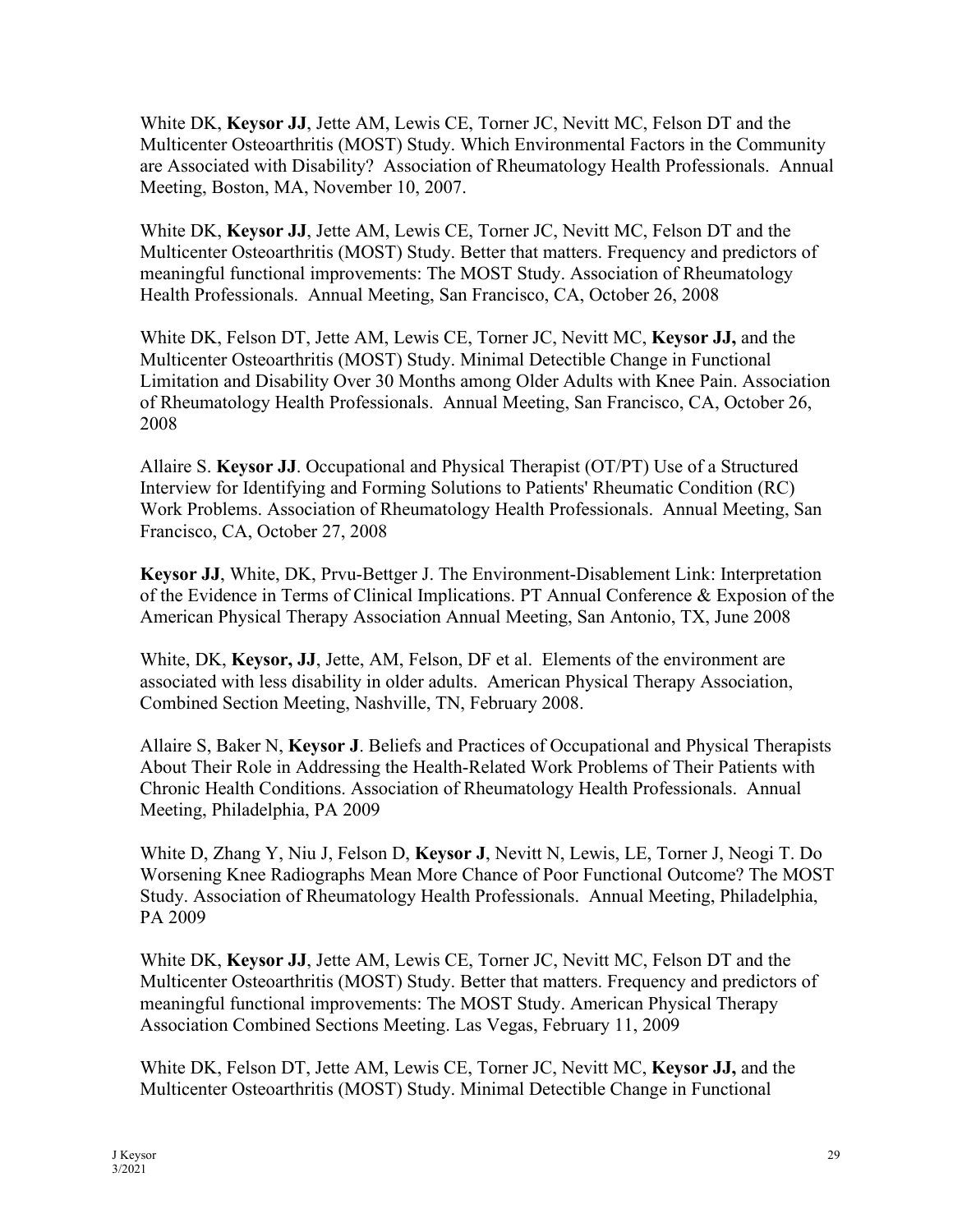Limitation and Disability Over 30 Months among Older Adults with Knee Pain. American Physical Therapy Association Combined Sections Meeting. Las Vegas, February 12, 2009

White D, Zhang Y, Niu J, Felson D, **Keysor J**, Nevitt N, Lewis, LE, Torner J, Neogi T. Does it matter if both knees hurt? The effect of bilateral knee pain on functional limitation: The MOST Study American Physical Therapy Association. Combined Sections Annual Meeting, San Francisco, CA 2010

**Keysor JJ**, Fredman, L, Zhang B, White DK, Torner JC, Lewis CE, Tolstykh I, Felson DT and the Multicenter Osteoarthritis (MOST) Study. Positive Affect Predicts the Development of Disability over 30-Months: The MOST Study. Association of Rheumatology Health Professionals. Annual Meeting, Atlanta, GA 2010

**Keysor JJ**, Zhang B, Torner JC, Lewis CE, Tolstykh I, Felson DT and the Multicenter Osteoarthritis (MOST) Study. Community Mobility Barriers Predict the Development of Disability over 30-Months: The MOST Study. Association of Rheumatology Health Professionals. Annual Meeting, Atlanta, GA 2010

**Keysor JJ**, Zhang B, Torner JC, Lewis CE, Tolstykh I, Felson DT and the Multicenter Osteoarthritis (MOST) Study. Community Mobility Barriers Predict 30-Month Participation Restriction: The MOST Study. American Physical Therapy Association, Combined Sections Meeting. New Orleans, LA. February 11, 2011

Lyons, J.G., **Keysor, J.,** Heeren, T., Ensrud, K.E., Cawthon, P.M., Yaffe, K., Fredman, L. (2011). The association between physical performance measures and incident ADL/IADL limitations and mortality among older women: results from Caregiver SOF. Poster. Gerontological Society of America 64th Annual Scientific Meeting, November 18-22, 2011, Boston, MA.

Lyons, J.G., **Keysor, J.,** Heeren, T., Ensrud, K.E., Cawthon, P.M., Yaffe, K., Fredman, L. (2011). The association between physical performance measures and incident ADL/IADL limitations and mortality among older women: results from Caregiver SOF. Gerontological Society of America 64th Annual Scientific Meeting, November 18-22, 2011, Boston, MA.

**Keysor JJ**, Chang HJ, Yang T, Lewis CE, Nevitt MC, Felson DT. Factors Contributing to Black and White Differences in "Willingness" to Undergo Joint Replacement Surgery: The MOST Study. 2012 Summit on the Science of Eliminating Health Disparities. Poster. Baltimore, Maryland, November 2012.

Maxwell J, Niu J, **Keysor JJ**, Neogi T, Yang T, Nevitt MC, Singh JA, Frey-Law L, Felson DT. The Effect of Knee Replacement On Participation Outcomes: The Multicenter Osteoarthritis Study and Osteoarthritis Initiative. American College of Rheumatology/ Association of Rheumatology Health Professionals. Poster. Annual Meeting, Washington DC, November 2012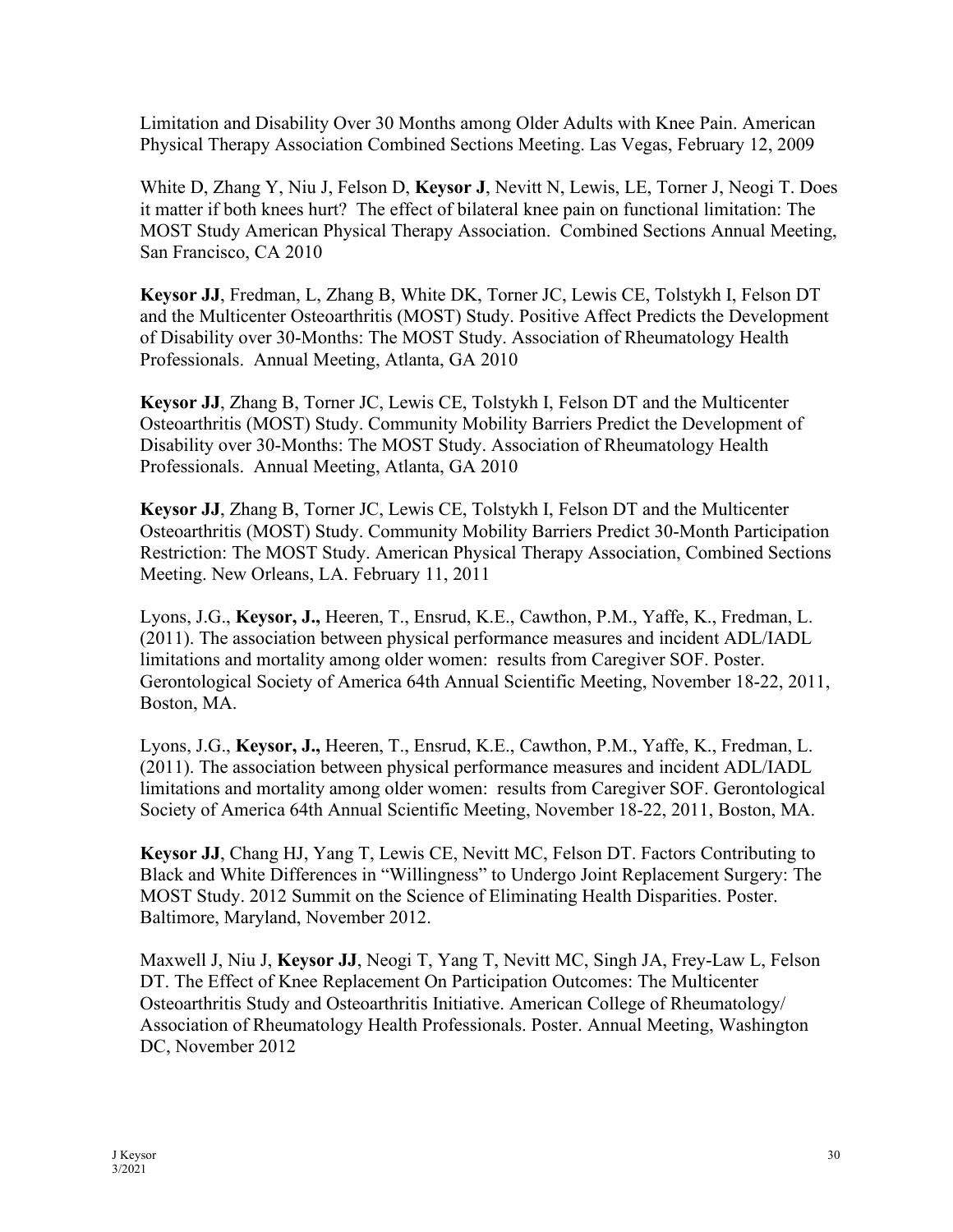**Keysor JJ,** Chang HJ, Yang T, Lewis CE, Nevitt MC, Felson DT African American Adults Less Willing to Undergo Joint Replacement Surgery: The Multicenter Osteoarthritis Study. American College of Rheumatology/ Association of Rheumatology Health Professionals. Platform Presentation. Annual Meeting, Washington DC, November 2012

**Keysor, JJ**. Participation: Definitions and Current Measurement Approaches in Promoting participation: Where is the field and where do we go next? American College of Rheumatology/ Association of Rheumatology Health Professionals. Workshop Keysor JJ, Alheresh R, Maxwell J.. Annual Meeting, Washington DC, November 2012

**Keysor JJ**. Participation and Community Dwelling Adults with Arthritis in Promoting participation: Where is the field and where do we go next? American College of Rheumatology/ Association of Rheumatology Health Professionals. Workshop Keysor JJ, Alheresh R, Maxwell J.. Annual Meeting, Washington DC, November 2012

Alheresh R, **Keysor JJ**. Work Disability and Employment Retention in Promoting participation: Where is the field and where do we go next? American College of Rheumatology/ Association of Rheumatology Health Professionals. Workshop Keysor JJ, Alheresh R, Maxwell J.. Annual Meeting, Washington DC, November 2012

Maxwell J., **Keysor JJ**. Community Particpation after Total Joint Replacement: The MOST Study. NARRTC Washington DC. 2013

Alheresh R, Keysor JJ, Vaughan M, LaValley M, Allaire S., Work It" Recruitment: Lessons Learned from a Work Disability Randomized Trial. American College of Rheumatology/ Association of Rheumatology Health Professionals Annual Scientific Meeting. San Diego, CA, Oct. 2013

Alheresh R, **Keysor JJ**, Vaughan M, LaValley M, Allaire S. The Work It Randomized Trial: Baseline Demographics and Work Status. American College of Rheumatology/ Association of Rheumatology Health Professionals Annual Scientific Meeting. San Diego, CA, Oct. 2013

Maxwell JM, **Keysor JJ**, Niu J, Singh J, Nevitt MC, Frey-Law L, Felson DT. "The Effect of Knee Replacement on Participation Restriction: The MOST and OAI Studies". American Physical Therapy Association Combined Sections Meeting, Las Vegas, February 2014.

Vaughan MW, Alheresh, R. **Keysor JJ.** "Mapping environmental features in the environment-participation literature of older adults to the ICF Framework". American Physical Therapy Association Combined Sections Meeting, Las Vegas, February 2014.

AlHeresh R. **Keysor JJ**, Vaughan M, LaValley M, Allaire S. "Baseline Work Participation of a Novel Intervention to Minimize Work Disability among Persons with Arthritis: The Work It Study" American Occupational Therapy Association, Baltimore, MD, April 2014

AlHeresh R. **Keysor JJ,** Vaughan M, LaValley M, Allaire S. "Recruitment Lessons from a Rehabilitation-based Randomized Trial for Sustaining Work Participation among People with Arthritis." American Occupational Therapy Association, Baltimore, MD, April 2014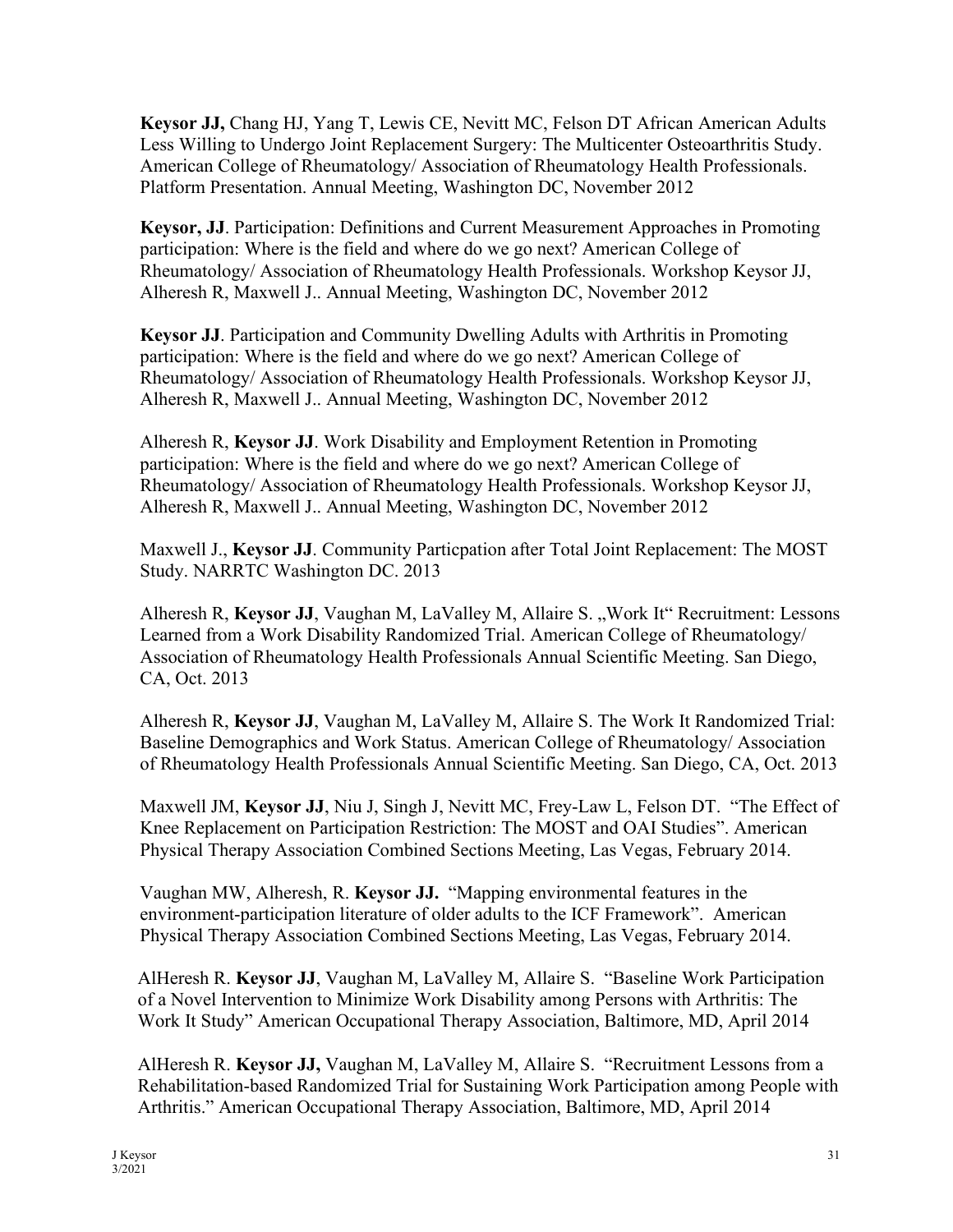**Keysor JJ**, Baker KR. Promoting Activity and Participation among People with Arthritis: Updates from the Field. National Association of Rehabilitation Research and Training Centers (NARRTC) Annual Meeting, Washington, DC, April 2014.

Ledingham A, **Keysor JJ**, Baker KR. "'Hello'. Can a computerized phone call help me adhere to my physical therapy home exercise program?" American Physical Therapy Association, Annual Meeting June 2014

**Keysor, JJ.** Symposia. OAAA Resources and Efforts to Impact OA Awareness, Education and Management. American College of Rheumatology/Association of Rheumatology Health Professionals Annual Meeting. November 7-11, 2015. San Francisco, CA.

Maxwell, JL., Vaughan, M., Ledingham, A., Felson, DT., **Keysor, JJ**. Poster. Fear of the Unknown: Factors Effecting Participation Restrictions following Knee Replacement. Poster. American Physical Therapy Association – Combined Sections Meeting, February 17-20<sup>th</sup>, 2016. Anaheim, CA.

Jensen, T., Simpson, E., **Keysor, J**. Slavin, M. Poster. An Environmental Scan to Identify and Evaluate Web-based Community Walking Toolkits. American Society on Aging's Aging in America Conference. March 20-23rd, 2015. Washington, DC.

Vaughan M, LaValley M, Niu J, Lewis CE, Segal NA, Nevitt MC, Felson DT, **Keysor JJ.**  Poster. Community Environmental Factors Predict Risk Of 5-Year Participation Restriction Among Older Adults With Or At Risk Of Developing Knee Osteoarthritis: The Most Study. Osteoarthritis Research Society International World Congress. Amsterdam, Netherlands. March 31 – April 4, 2016.

**Keysor JJ**, LaValley M, Brown C, Felson DT, AlHeresh R, Vaughan M. Allaire S. Efficacy of a Work Disability Prevention Program for People with Arthritis and Musculoskeletal Conditions: The Work-It Randomized Controlled Trial. NARTCC Washington DC. May 5, 2016

Ledinghan A, Cohn E, Baker KR, **Keysor JJ**. Adults with knee osteoarthritis: Perspectives on telephone technology to support adherence to exercise. NARTCC Washington DC May 5, 2016

**Keysor JJ,** LaValley M, Brown C, Felson DT, AlHeresh R, Vaughan M, Yood R, Reed J, Allaire S. Efficacy of a Work Disability Prevention Program for People with Arthritis and Musculoskeletal Conditions: The Work It Study Trial. American College of Rheumatology/Association of Rheumatology Health Professionals Annual Scientific Meeting, November 14<sup>th</sup> 2016, Washington DC

Baker KR, Ledingham A, Pesanelli K, Cochrane F, Friedman R, Felson DT, **Keysor JJ.**  Addition of Automated Telephone-linked Communication to a Progressive Resistance Training Program in People with Knee Osteoarthritis to Improve Long-term Exercise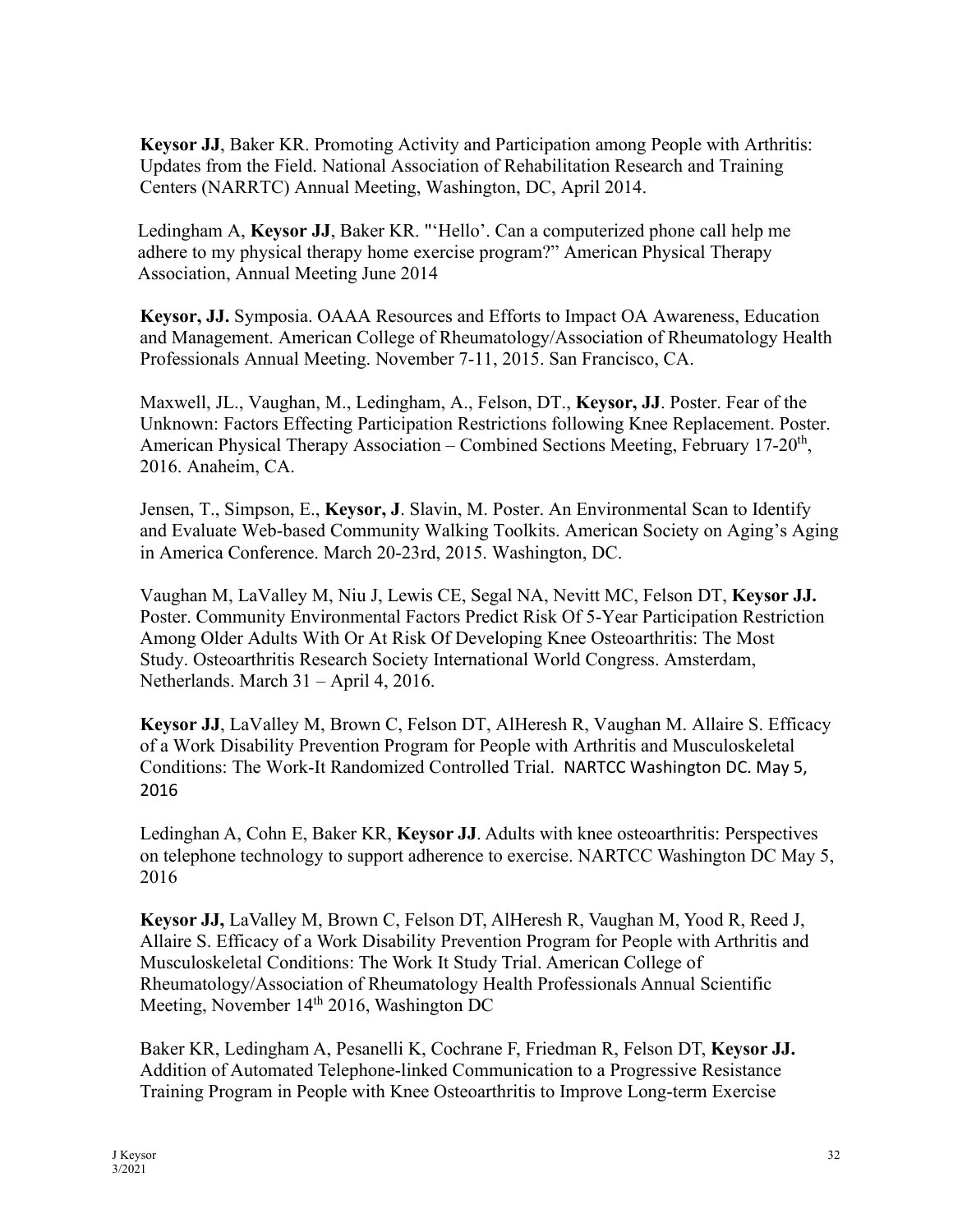Adherence. American College of Rheumatology/Association of Rheumatology Health Professionals Annual Scientific Meeting, November 15<sup>th</sup> 2016, Washington DC

Vaughan M, Felson DT, LaValley MP, Orsmond GI, Niu J, Lewis CE, Segal NA, Nevitt MC, **Keysor JJ**. Affect and Incident Participation Restriction in Adults with Knee Osteoarthritis: The MOST Study. Poster. American College of Rheumatology/Association of Rheumatology Health Professionals Annual Meeting. Washington, D.C. November 13<sup>th</sup> 2016

**Keysor JJ,** LaValley M, Brown C, Felson DT, AlHeresh R, Vaughan M, Yood R, Reed J, Allaire S. Efficacy of a Work Disability Prevention Program for People with Arthritis and Musculoskeletal Conditions: The Work It Study Trial. APTA Combined Sections Meeting 2017, San Antonio, TX February 15-18

Ledingham A, Cohn E, Pesanelli K, Baker K, **Keysor J**. Adults with knee osteoarthritis: Perspectives on telephone technology to support adherence to exercise. APTA Combined Sections Meeting 2017, San Antonio, TX February 15-18

Exercise and Adherence over Two Years: Beliefs of Adults with Knee Osteoarthritis. Ledingham A, Cohen E, Baker K, **Keysor J.** American College of Rheumatology/Association of Rheumatology Health Professionals Annual Scientific Meeting, November  $6<sup>th</sup> 2017$ . Washington DC

Simpson L, **Keysor JJ,** Cochrane F, Allaire SA. Preferences for Receiving an Evidence-Based Job Retention Program Among Adults with Arthritis. Gerontological Society of America, Annual Scientific Meeting, Boston, MA November 15, 2020.

### **MANUSCRIPT REVIEWS**

Annals of Behavioral Medicine Arthritis Care and Research Arthritis Research and Therapy Archives of Physical Medicine and Rehabilitation The Gerontologist The Journals of Gerontology, Psychological Sciences Journal of Applied Gerontology Journal of Health Education and Research Physical Therapy Journal American Journal of Health Promotion Milbank Quarterly Osteoarthritis and Cartilage Disability and Rehabilitation Journal of Applied Gerontology Medicine & Science in Sports & Exercise Arthritis Society of Canada

### **VOLUNTEER AND COMMUNITY SERVICE**